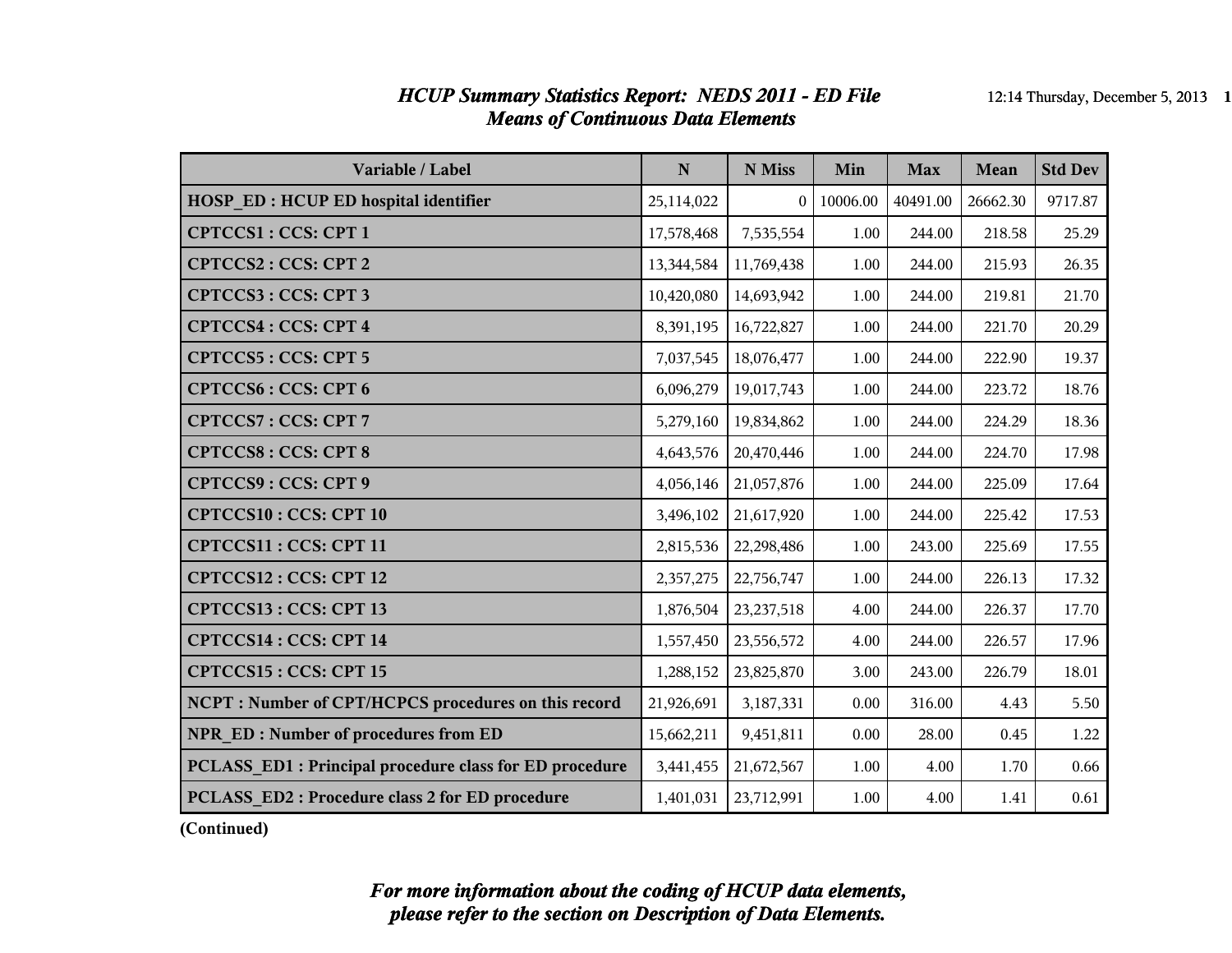| Variable / Label                                | N         | N Miss     | Min  | <b>Max</b> | Mean   | <b>Std Dev</b> |
|-------------------------------------------------|-----------|------------|------|------------|--------|----------------|
| PCLASS ED3 : Procedure class 3 for ED procedure | 804,346   | 24,309,676 | 1.00 | 4.00       | 1.38   | 0.60           |
| PCLASS ED4 : Procedure class 4 for ED procedure | 486,156   | 24,627,866 | 1.00 | 4.00       | 1.44   | 0.65           |
| PCLASS ED5: Procedure class 5 for ED procedure  | 299,593   | 24,814,429 | 1.00 | 4.00       | 1.50   | 0.69           |
| PCLASS ED6 : Procedure class 6 for ED procedure | 179,125   | 24,934,897 | 1.00 | 4.00       | 1.57   | 0.73           |
| PCLASS ED7: Procedure class 7 for ED procedure  | 101,155   | 25,012,867 | 1.00 | 4.00       | 1.62   | 0.77           |
| PCLASS ED8 : Procedure class 8 for ED procedure | 64,937    | 25,049,085 | 1.00 | 4.00       | 1.64   | 0.80           |
| PCLASS ED9 : Procedure class 9 for ED procedure | 41,946    | 25,072,076 | 1.00 | 4.00       | 1.70   | 0.85           |
| PRCCS ED1 : CCS: principal procedure from ED    | 3,441,455 | 21,672,567 | 1.00 | 231.00     | 188.84 | 54.32          |
| PRCCS ED2: CCS: procedure 2 from ED             | 1,401,031 | 23,712,991 | 1.00 | 231.00     | 204.33 | 43.48          |
| PRCCS ED3 : CCS: procedure 3 from ED            | 804,346   | 24,309,676 | 1.00 | 231.00     | 205.76 | 41.24          |
| PRCCS ED4 : CCS: procedure 4 from ED            | 486,156   | 24,627,866 | 1.00 | 231.00     | 208.27 | 36.57          |
| PRCCS_ED5: CCS: procedure 5 from ED             | 299,593   | 24,814,429 | 1.00 | 231.00     | 207.79 | 37.96          |
| PRCCS_ED6: CCS: procedure 6 from ED             | 179,125   | 24,934,897 | 1.00 | 231.00     | 205.61 | 41.85          |
| PRCCS_ED7: CCS: procedure 7 from ED             | 101,155   | 25,012,867 | 1.00 | 231.00     | 204.84 | 42.52          |
| PRCCS_ED8: CCS: procedure 8 from ED             | 64,937    | 25,049,085 | 1.00 | 231.00     | 204.72 | 41.77          |
| PRCCS ED9: CCS: procedure 9 from ED             | 41,946    | 25,072,076 | 1.00 | 231.00     | 204.33 | 41.15          |

#### *HCUP Summary Statistics Report: NEDS 2011 - ED File* 12:14 Thursday, December 5, 2013 2 *Means of Continuous Data Elements*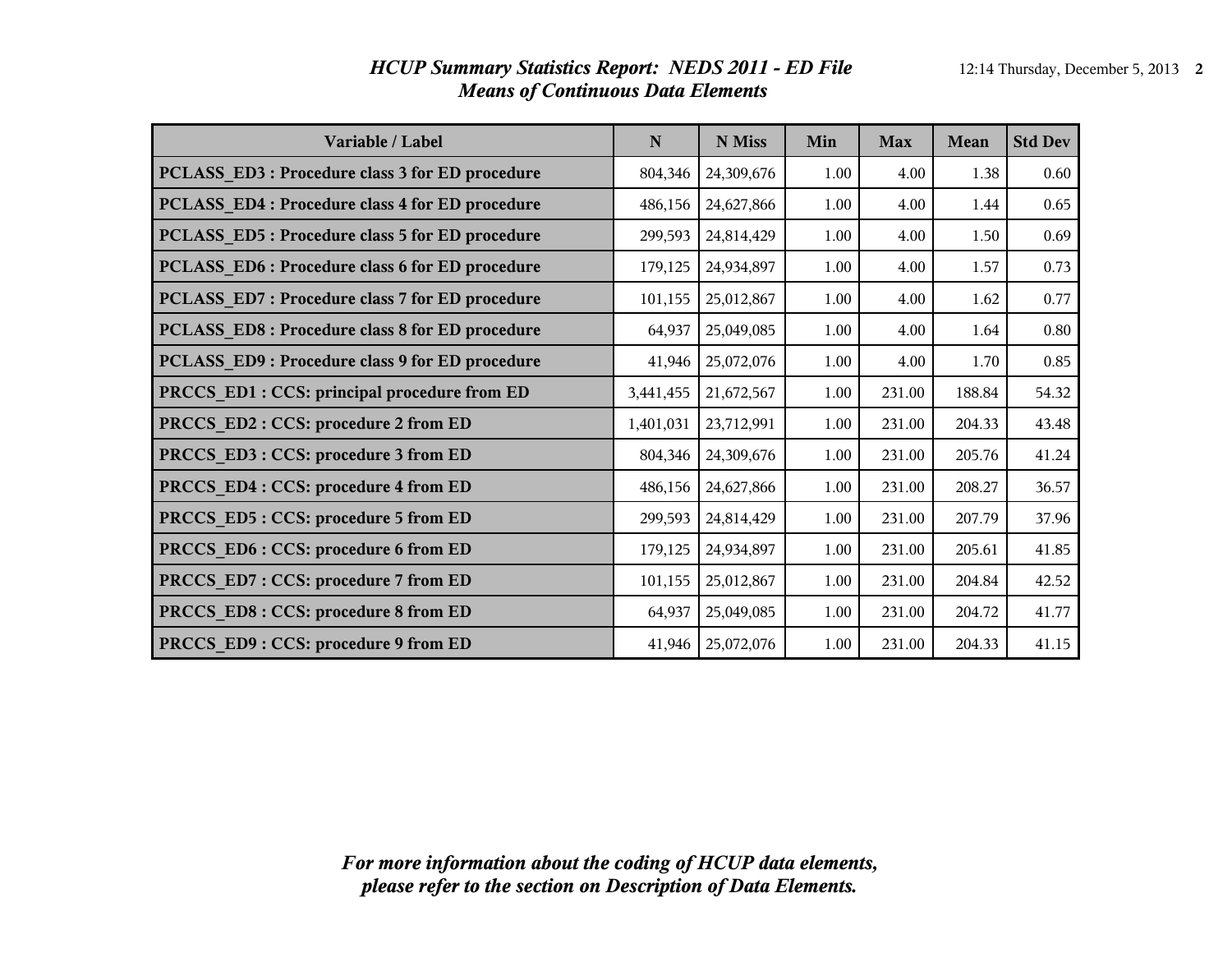| CPT1                                  | Frequency  | Percent |
|---------------------------------------|------------|---------|
| <b>Blank</b>                          | 7,495,993  | 29.85   |
| Other                                 | 72,362     | 0.29    |
| Anesthesia                            | 641        | 0.00    |
| Surgery                               | 1,601,304  | 6.38    |
| Radiology                             | 2,072,882  | 8.25    |
| Pathology and Laboratory              | 493,654    | 1.97    |
| Medicine                              | 1,084,938  | 4.32    |
| <b>Evaluation and Management</b>      | 11,655,948 | 46.41   |
| Transportation                        | 7,372      | 0.03    |
| <b>Medical and Surgical Supplies</b>  | 7,822      | 0.03    |
| Miscellaneous and Experimental        | 46,485     | 0.19    |
| <b>Enteral and Parenteral Therapy</b> | 12         | 0.00    |
| Dental                                | 110        | 0.00    |
| <b>Durable Medical Equipment</b>      | 188        | 0.00    |
| <b>Temporary Procedures/Services</b>  | 285,753    | 1.14    |
| Drugs (Non-oral)                      | 235,430    | 0.94    |
| <b>Chemotherapy Drugs</b>             | 241        | 0.00    |
| <b>Temporary Dmercs</b>               | $\leq 10$  | $***$   |
| Orthotic                              | 3,636      | 0.01    |
| Prosthetic                            | 21         | 0.00    |
| <b>Temporary Codes</b>                | 78         | 0.00    |
| Private Payer Codes                   | 9,710      | 0.04    |
| Vision                                | $\leq 10$  | * **    |
| Hearing                               | $\leq 10$  | $***$   |
| <b>Local Codes</b>                    | 296        | 0.00    |
| CPT/HCPCS inconsistent with sex       | 103        | 0.00    |
| Invalid CPT/HCPCS (invl)              | 39,032     | 0.16    |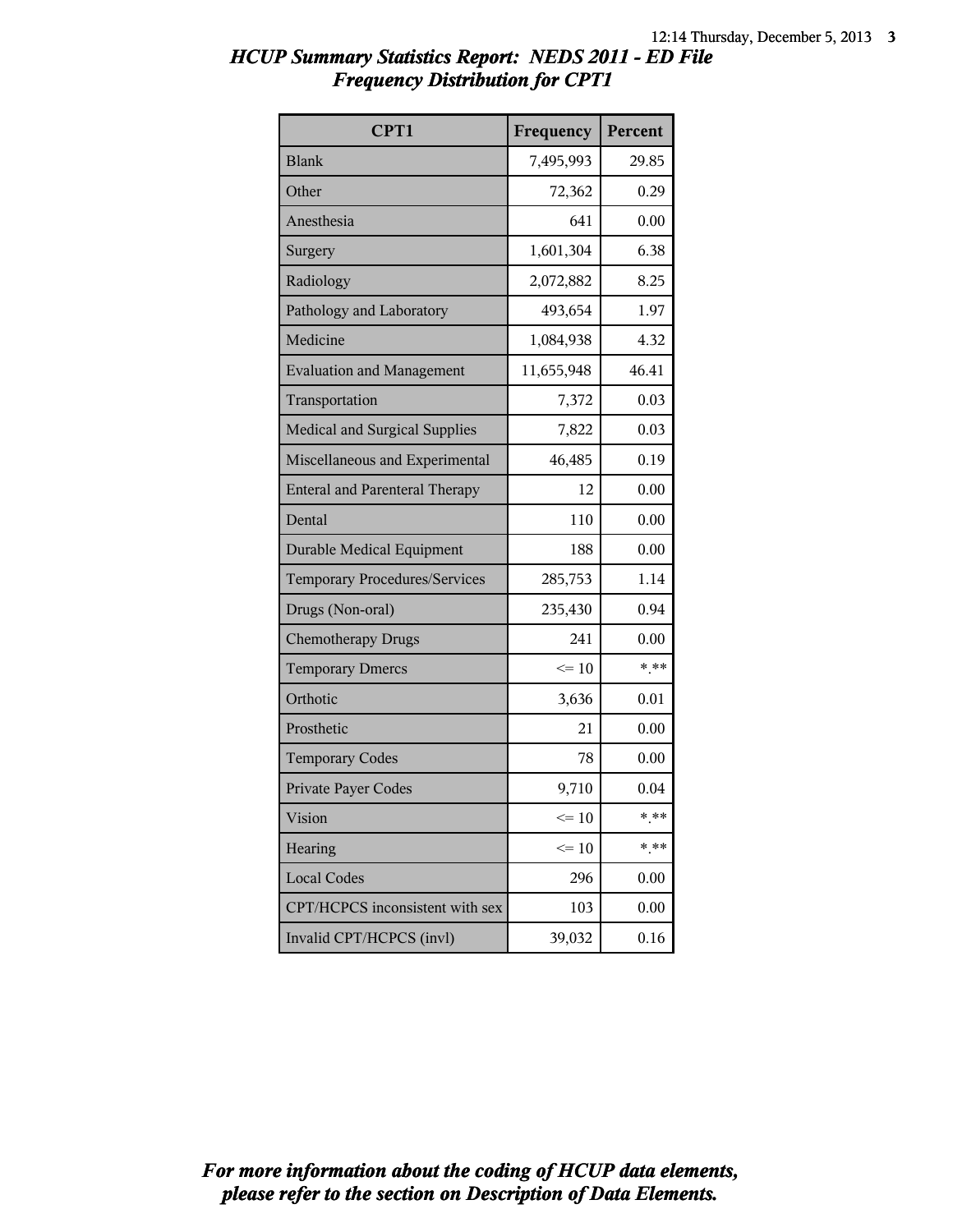| <b>CPTCCS1</b>                                                                | Frequency | Percent  |
|-------------------------------------------------------------------------------|-----------|----------|
| $\therefore$ Missing                                                          | 7,496,419 | 29.85    |
| A: Invalid procedure                                                          | 39,032    | 0.16     |
| C: Inconsistent                                                               | 103       | 0.00     |
| 1: Incision and excision of CNS                                               | 22        | 0.00     |
| 2: Insertion, replacement, or removal of extracranial ventricular shunt       | 54        | 0.00     |
| 3: Laminectomy, excision intervertebral disc                                  | 124       | 0.00     |
| 4: Diagnostic spinal tap                                                      | 12,860    | 0.05     |
| 5: Insertion of catheter or spinal stimulator and injection into spinal canal | 432       | 0.00     |
| 6: Decompression peripheral nerve                                             | 41        | 0.00     |
| 7: Other diagnostic nervous system procedures                                 | 20        | 0.00     |
| 8: Other non-OR or closed therapeutic nervous system procedures               | 12,006    | 0.05     |
| 9: Other OR therapeutic nervous system procedures                             | 226       | 0.00     |
| 10: Thyroidectomy, partial or complete                                        | 16        | 0.00     |
| 11: Diagnostic endocrine procedures                                           | $\leq 10$ | $***$    |
| 12: Other therapeutic endocrine procedures                                    | 14        | 0.00     |
| 13: Corneal transplant                                                        | 16        | 0.00     |
| 14: Glaucoma procedures                                                       | 31        | 0.00     |
| 15: Lens and cataract procedures                                              | 165       | 0.00     |
| 16: Repair of retinal tear, detachment                                        | 125       | 0.00     |
| 17: Destruction of lesion of retina and choroid                               | $\leq 10$ | $***$    |
| 18: Diagnostic procedures on eye                                              | 20        | 0.00     |
| 19: Other therapeutic procedures on eyelids, conjunctiva, cornea              | 3,212     | 0.01     |
| 20: Other intraocular therapeutic procedures                                  | 376       | 0.00     |
| 21: Other extraocular muscle and orbit therapeutic procedures                 | 37        | 0.00     |
| 22: Tympanoplasty                                                             | $\leq 10$ | $***$    |
| 23: Myringotomy                                                               | 30        | 0.00     |
| 24: Mastoidectomy                                                             | $\leq 10$ | $*$ **   |
| 25: Diagnostic procedures on ear                                              | $\leq 10$ | $***$    |
| 26: Other therapeutic ear procedures                                          | 6,283     | 0.03     |
| 27: Control of epistaxis                                                      | 14,311    | 0.06     |
| 28: Plastic procedures on nose                                                | 39        | 0.00     |
| 29: Oral and Dental Services                                                  | 2,990     | 0.01     |
| 30: Tonsillectomy and/or adenoidectomy                                        | 100       | $0.00\,$ |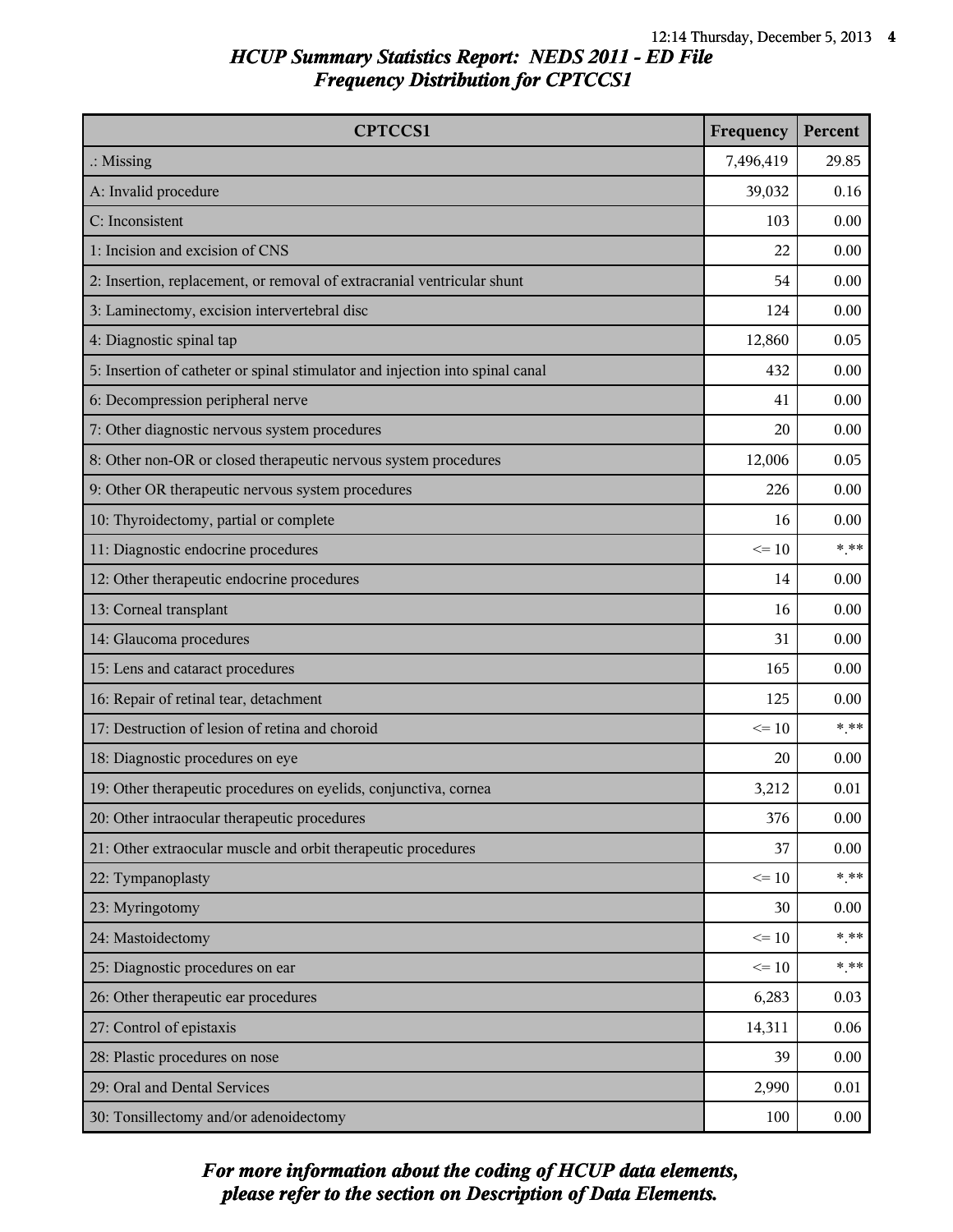| <b>CPTCCS1</b>                                                                                       | Frequency | Percent |
|------------------------------------------------------------------------------------------------------|-----------|---------|
| 31: Diagnostic procedures on nose, mouth and pharynx                                                 | 317       | 0.00    |
| 32: Other non-OR therapeutic procedures on nose, mouth and pharynx                                   | 1,403     | 0.01    |
| 33: Other OR therapeutic procedures on nose, mouth and pharynx                                       | 3,645     | 0.01    |
| 34: Tracheostomy, temporary and permanent                                                            | 46        | 0.00    |
| 35: Tracheoscopy and laryngoscopy with biopsy                                                        | 850       | 0.00    |
| 36: Lobectomy or pneumonectomy                                                                       | $\leq 10$ | $***$   |
| 37: Diagnostic bronchoscopy and biopsy of bronchus                                                   | 213       | 0.00    |
| 38: Other diagnostic procedures on lung and bronchus                                                 | 1,058     | 0.00    |
| 39: Incision of pleura, thoracentesis, chest drainage                                                | 1,732     | 0.01    |
| 40: Other diagnostic procedures of respiratory tract and mediastinum                                 | 13        | 0.00    |
| 41: Other non-OR therapeutic procedures on respiratory system                                        | 1,053     | 0.00    |
| 42: Other OR therapeutic procedures on respiratory system                                            | 1,440     | 0.01    |
| 45: Percutaneous transluminal coronary angioplasty (PTCA)                                            | 946       | 0.00    |
| 46: Coronary thrombolysis                                                                            | 42        | 0.00    |
| 47: Diagnostic cardiac catheterization, coronary arteriography                                       | 10,021    | 0.04    |
| 48: Insertion, revision, replacement, removal of cardiac pacemaker or cardioverter/defibrillator     | 367       | 0.00    |
| 49: Other OR heart procedures                                                                        | 82        | 0.00    |
| 50: Extracorporeal circulation auxiliary to open heart procedures                                    | $\leq 10$ | $***$   |
| 52: Aortic resection, replacement or anastomosis                                                     | 12        | 0.00    |
| 53: Varicose vein stripping, lower limb                                                              | 14        | 0.00    |
| 54: Other vascular catheterization, not heart                                                        | 34,557    | 0.14    |
| 55: Peripheral vascular bypass                                                                       | $\leq 10$ | $***$   |
| 57: Creation, revision and removal of arteriovenous fistula or vessel-to-vessel cannula for dialysis | 222       | 0.00    |
| 58: Hemodialysis                                                                                     | 1,154     | 0.00    |
| 59: Other OR procedures on vessels of head and neck                                                  | 58        | 0.00    |
| 60: Embolectomy and endarterectomy of lower limbs                                                    | $\leq 10$ | $***$   |
| 61: Other OR procedures on vessels other than head and neck                                          | 1,227     | 0.00    |
| 62: Other diagnostic cardiovascular procedures                                                       | 434       | 0.00    |
| 63: Other non-OR therapeutic cardiovascular procedures                                               | 12,599    | 0.05    |
| 64: Bone marrow transplant                                                                           | $\leq 10$ | $***$   |
| 65: Bone marrow biopsy                                                                               | 45        | 0.00    |
| 66: Procedures on spleen                                                                             | $\leq 10$ | $***$   |
| 67: Other therapeutic procedures, hemic and lymphatic system                                         | 187       | 0.00    |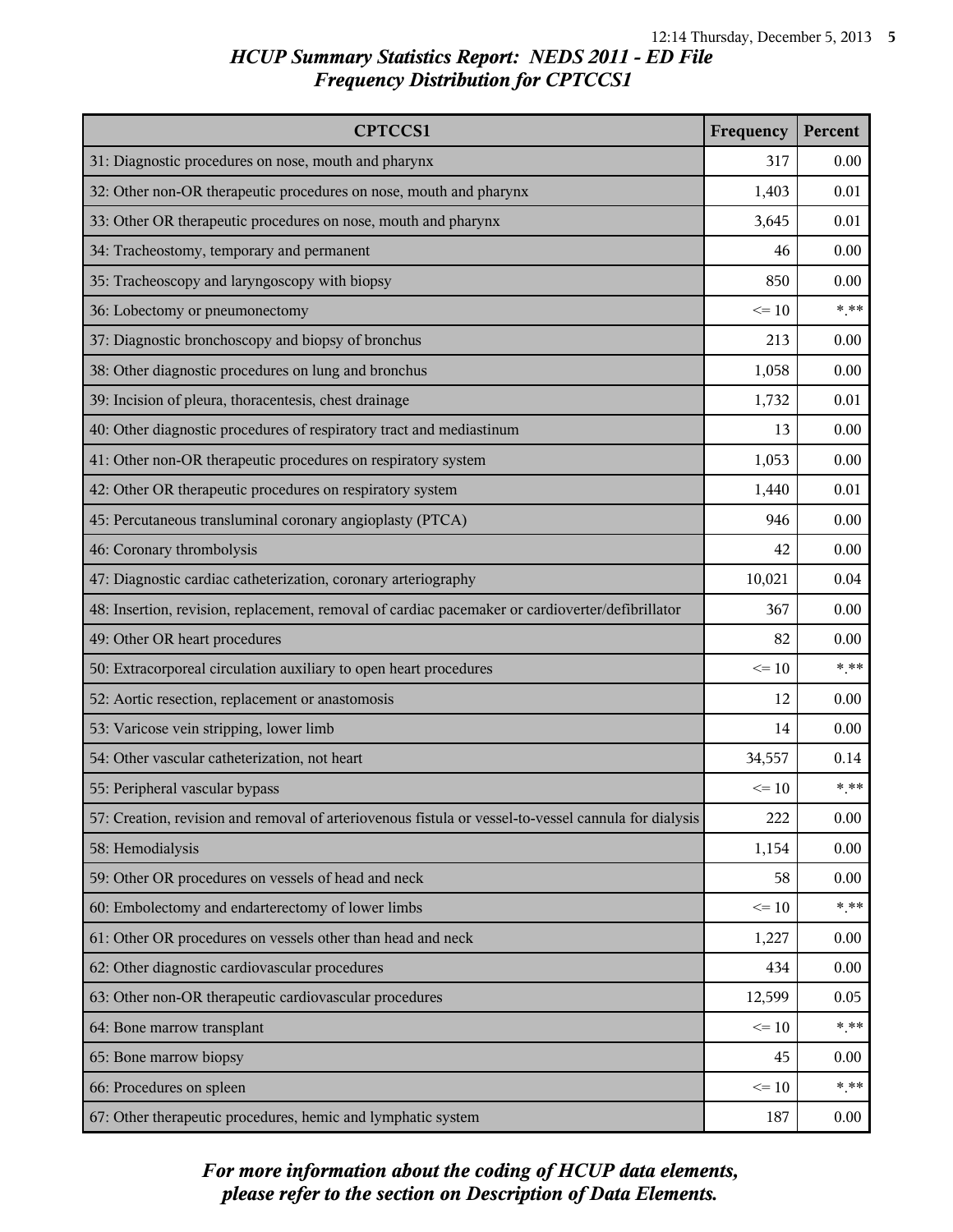| <b>CPTCCS1</b>                                                        | Frequency | Percent |
|-----------------------------------------------------------------------|-----------|---------|
| 68: Injection or ligation of esophageal varices                       | 22        | 0.00    |
| 69: Esophageal dilatation                                             | 525       | 0.00    |
| 70: Upper gastrointestinal endoscopy, biopsy                          | 11,036    | 0.04    |
| 71: Gastrostomy, temporary and permanent                              | 6,261     | 0.02    |
| 72: Colostomy, temporary and permanent                                | $\leq 10$ | $***$   |
| 73: Ileostomy and other enterostomy                                   | 251       | 0.00    |
| 75: Small bowel resection                                             | $\leq 10$ | $***$   |
| 76: Colonoscopy and biopsy                                            | 2,044     | 0.01    |
| 77: Proctoscopy and anorectal biopsy                                  | 1,316     | 0.01    |
| 78: Colorectal resection                                              | 11        | 0.00    |
| 79: Local excision of large intestine lesion (not endoscopic)         | $\leq 10$ | $***$   |
| 80: Appendectomy                                                      | 11,347    | 0.05    |
| 81: Hemorrhoid procedures                                             | 1,574     | 0.01    |
| 82: Endoscopic retrograde cannulation of pancreas (ERCP)              | 266       | 0.00    |
| 83: Biopsy of liver                                                   | 66        | 0.00    |
| 84: Cholecystectomy and common duct exploration                       | 4,513     | 0.02    |
| 85: Inguinal and femoral hernia repair                                | 584       | 0.00    |
| 86: Other hernia repair                                               | 482       | 0.00    |
| 87: Laparoscopy                                                       | 490       | 0.00    |
| 88: Abdominal paracentesis                                            | 2,649     | 0.01    |
| 89: Exploratory laparotomy                                            | 23        | 0.00    |
| 91: Peritoneal dialysis                                               | 36        | 0.00    |
| 92: Other bowel diagnostic procedures                                 | $\leq 10$ | $***$   |
| 93: Other non-OR upper GI therapeutic procedures                      | 95        | 0.00    |
| 94: Other OR upper GI therapeutic procedures                          | 169       | 0.00    |
| 95: Other non-OR lower GI therapeutic procedures                      | 16        | 0.00    |
| 96: Other OR lower GI therapeutic procedures                          | 3,196     | 0.01    |
| 97: Other gastrointestinal diagnostic procedures                      | 79        | 0.00    |
| 98: Other non-OR gastrointestinal therapeutic procedures              | 170       | 0.00    |
| 99: Other OR gastrointestinal therapeutic procedures                  | 458       | 0.00    |
| 100: Endoscopy and endoscopic biopsy of the urinary tract             | 318       | 0.00    |
| 101: Transurethral excision, drainage, or removal urinary obstruction | 1,255     | 0.00    |
| 102: Ureteral catheterization                                         | 1,547     | 0.01    |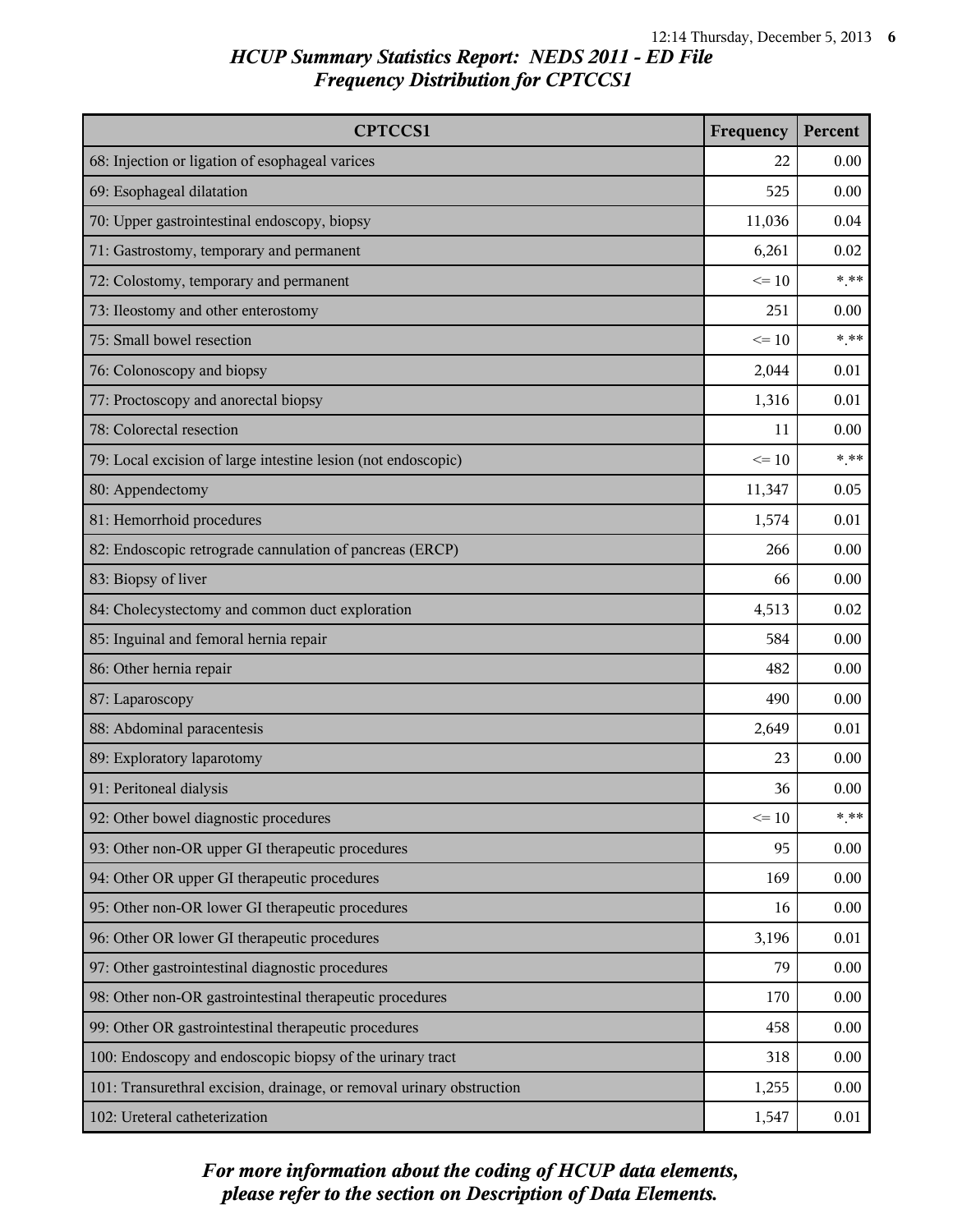| <b>CPTCCS1</b>                                                             | Frequency | Percent |
|----------------------------------------------------------------------------|-----------|---------|
| 103: Nephrotomy and nephrostomy                                            | 35        | 0.00    |
| 104: Nephrectomy, partial or complete                                      | $\leq 10$ | $***$   |
| 106: Genitourinary incontinence procedures                                 | 31        | 0.00    |
| 107: Extracorporeal lithotripsy, urinary                                   | 1,127     | 0.00    |
| 108: Indwelling catheter                                                   | 51,979    | 0.21    |
| 109: Procedures on the urethra                                             | 183       | 0.00    |
| 110: Other diagnostic procedures of urinary tract                          | 442       | 0.00    |
| 111: Other non-OR therapeutic procedures of urinary tract                  | 1,777     | 0.01    |
| 112: Other OR therapeutic procedures of urinary tract                      | 331       | 0.00    |
| 113: Transurethral resection of prostate (TURP)                            | 33        | 0.00    |
| 114: Open prostatectomy                                                    | $\leq 10$ | $***$   |
| 115: Circumcision                                                          | 67        | 0.00    |
| 116: Diagnostic procedures, male genital                                   | 95        | 0.00    |
| 117: Other non-OR therapeutic procedures, male genital                     | 588       | 0.00    |
| 118: Other OR therapeutic procedures, male genital                         | 1,151     | 0.00    |
| 119: Oophorectomy, unilateral and bilateral                                | 403       | 0.00    |
| 120: Other operations on ovary                                             | 13        | 0.00    |
| 121: Ligation of fallopian tubes                                           | 21        | 0.00    |
| 122: Removal of ectopic pregnancy                                          | 1,213     | 0.00    |
| 123: Other operations on fallopian tubes                                   | 27        | 0.00    |
| 124: Hysterectomy, abdominal and vaginal                                   | 68        | 0.00    |
| 125: Other excision of cervix and uterus                                   | 118       | 0.00    |
| 126: Abortion (termination of pregnancy)                                   | 34        | 0.00    |
| 127: Dilatation and curettage (D&C), aspiration after delivery or abortion | 3,610     | 0.01    |
| 128: Diagnostic dilatation and curettage (D&C)                             | 305       | 0.00    |
| 129: Repair of cystocele and rectocele, obliteration of vaginal vault      | 17        | 0.00    |
| 130: Other diagnostic procedures, female organs                            | 336       | 0.00    |
| 131: Other non-OR therapeutic procedures, female organs                    | 445       | 0.00    |
| 132: Other OR therapeutic procedures, female organs                        | 5,109     | 0.02    |
| 134: Cesarean section                                                      | $\leq 10$ | $* * *$ |
| 135: Forceps, vacuum, and breech delivery                                  | 55        | 0.00    |
| 137: Other procedures to assist delivery                                   | 915       | 0.00    |
| 138: Diagnostic amniocentesis                                              | 11        | 0.00    |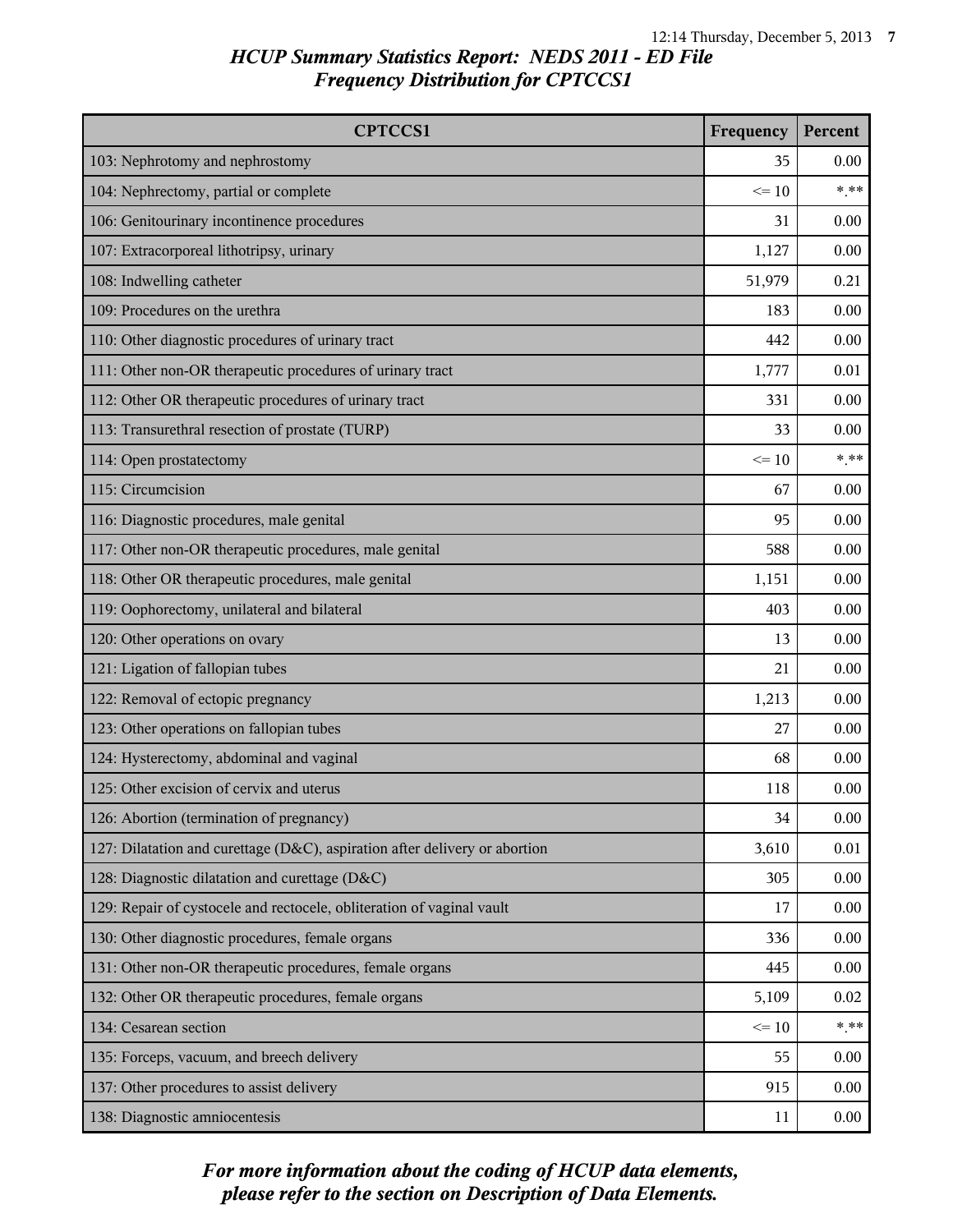| <b>CPTCCS1</b>                                                                       | Frequency | Percent        |
|--------------------------------------------------------------------------------------|-----------|----------------|
| 139: Fetal monitoring                                                                | 8,195     | 0.03           |
| 140: Repair of current obstetric laceration                                          | 11        | 0.00           |
| 141: Other therapeutic obstetrical procedures                                        | 45        | 0.00           |
| 142: Partial excision bone                                                           | 41        | 0.00           |
| 143: Bunionectomy or repair of toe deformities                                       | 19        | 0.00           |
| 144: Treatment, facial fracture or dislocation                                       | 1,497     | 0.01           |
| 145: Treatment, fracture or dislocation of radius and ulna                           | 22,528    | 0.09           |
| 146: Treatment, fracture or dislocation of hip and femur                             | 2,871     | 0.01           |
| 147: Treatment, fracture or dislocation of lower extremity (other than hip or femur) | 8,516     | 0.03           |
| 148: Other fracture and dislocation procedure                                        | 24,664    | 0.10           |
| 149: Arthroscopy                                                                     | 20        | 0.00           |
| 150: Division of joint capsule, ligament or cartilage                                | $\leq 10$ | $\ast\ast\ast$ |
| 151: Excision of semilunar cartilage of knee                                         | 60        | 0.00           |
| 152: Arthroplasty knee                                                               | $\leq$ 10 | * **           |
| 153: Hip replacement, total and partial                                              | $\leq 10$ | $***$          |
| 154: Arthroplasty other than hip or knee                                             | 66        | 0.00           |
| 155: Arthrocentesis                                                                  | 6,196     | 0.02           |
| 156: Injections and aspirations of muscles, tendons, bursa, joints and soft tissue   | 721       | 0.00           |
| 157: Amputation of lower extremity                                                   | 48        | 0.00           |
| 158: Spinal fusion                                                                   | 11        | 0.00           |
| 159: Other diagnostic procedures on musculoskeletal system                           | 102       | 0.00           |
| 160: Other therapeutic procedures on muscles and tendons                             | 2,331     | 0.01           |
| 161: Other OR therapeutic procedures on bone                                         | 133       | 0.00           |
| 162: Other OR therapeutic procedures on joints                                       | 312       | 0.00           |
| 163: Other non-OR therapeutic procedures on musculoskeletal system                   | 141       | 0.00           |
| 164: Other OR therapeutic procedures on musculoskeletal system                       | 1,817     | 0.01           |
| 165: Breast biopsy and other diagnostic procedures on breast                         | 73        | 0.00           |
| 166: Lumpectomy, quadrantectomy of breast                                            | 49        | 0.00           |
| 167: Mastectomy                                                                      | $\leq 10$ | $***$          |
| 168: Incision and drainage, skin and subcutaneous tissue                             | 94,625    | 0.38           |
| 169: Debridement of wound, infection or burn                                         | 14,943    | 0.06           |
| 170: Excision of skin lesion                                                         | 4,534     | 0.02           |
| 171: Suture of skin and subcutaneous tissue                                          | 343,075   | 1.37           |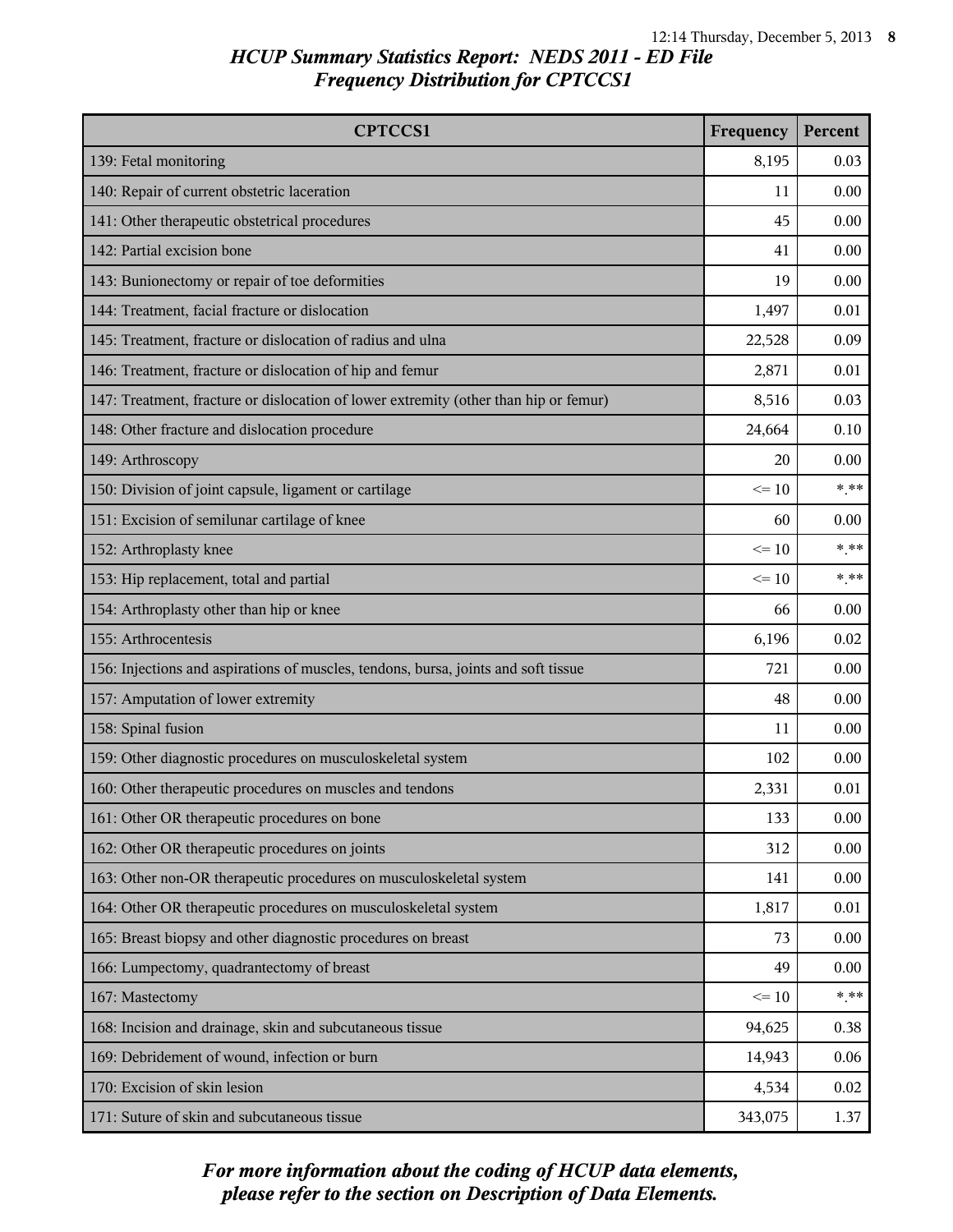| <b>CPTCCS1</b>                                                      | Frequency | Percent |
|---------------------------------------------------------------------|-----------|---------|
| 172: Skin graft                                                     | 954       | 0.00    |
| 173: Other diagnostic procedures on skin and subcutaneous tissue    | 334       | 0.00    |
| 174: Other non-OR therapeutic procedures on skin and breast         | 16,412    | 0.07    |
| 175: Other OR therapeutic procedures on skin and breast             | 4,878     | 0.02    |
| 176: Other organ transplantation                                    | $\leq 10$ | $***$   |
| 177: Computerized axial tomography (CT) scan head                   | 487,324   | 1.94    |
| 178: CT scan chest                                                  | 82,273    | 0.33    |
| 179: CT scan abdomen                                                | 449,810   | 1.79    |
| 180: Other CT scan                                                  | 116,698   | 0.46    |
| 181: Myelogram                                                      | 41        | 0.00    |
| 182: Mammography                                                    | 120       | 0.00    |
| 183: Routine chest X-ray                                            | 225,435   | 0.90    |
| 184: Intraoperative cholangiogram                                   | 20        | 0.00    |
| 185: Upper gastrointestinal X-ray                                   | 978       | 0.00    |
| 186: Lower gastrointestinal X-ray                                   | 78        | 0.00    |
| 187: Intravenous pyelogram                                          | 123       | 0.00    |
| 188: Cerebral arteriogram                                           | 32        | 0.00    |
| 189: Contrast aortogram                                             | 532       | 0.00    |
| 190: Contrast arteriogram of femoral and lower extremity arteries   | 14        | 0.00    |
| 191: Arterio- or venogram (not heart and head)                      | 1,733     | 0.01    |
| 192: Diagnostic ultrasound of head and neck                         | 1,995     | 0.01    |
| 193: Diagnostic ultrasound of heart (echocardiogram)                | 26,283    | 0.10    |
| 195: Diagnostic ultrasound of urinary tract                         | 18        | 0.00    |
| 196: Diagnostic ultrasound of abdomen or retroperitoneum            | 47,155    | 0.19    |
| 197: Other diagnostic ultrasound                                    | 135,071   | 0.54    |
| 198: Magnetic resonance imaging                                     | 35,822    | 0.14    |
| 199: Electroencephalogram (EEG)                                     | 680       | 0.00    |
| 200: Nonoperative urinary system measurements                       | 66,032    | 0.26    |
| 201: Cardiac stress tests                                           | 3,049     | 0.01    |
| 202: Electrocardiogram                                              | 109,062   | 0.43    |
| 203: Electrographic cardiac monitoring                              | 1,448     | 0.01    |
| 205: Arterial blood gases                                           | 1,354     | 0.01    |
| 206: Microscopic examination (bacterial smear, culture, toxicology) | 214,313   | 0.85    |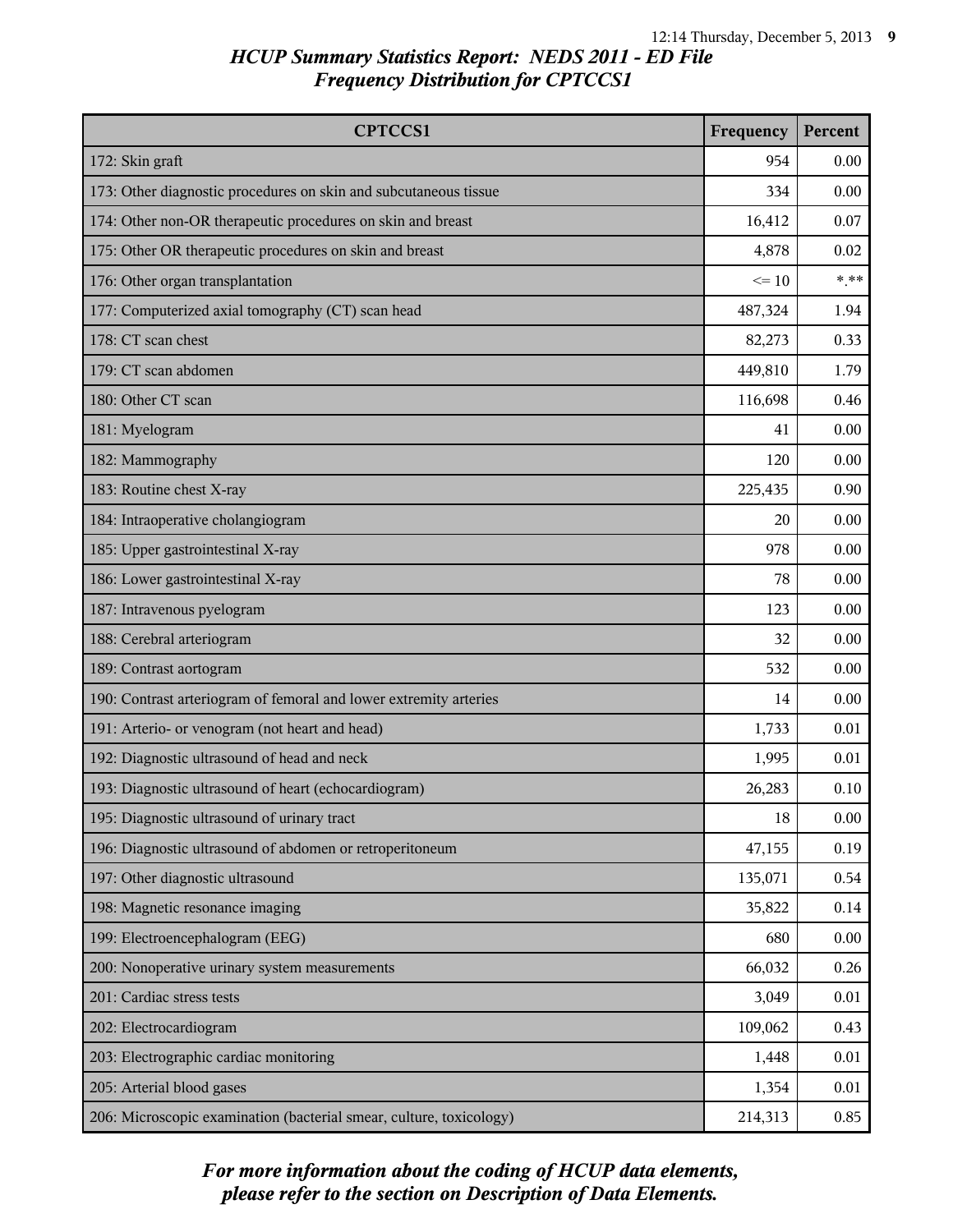| <b>CPTCCS1</b>                                                         | Frequency  | Percent |
|------------------------------------------------------------------------|------------|---------|
| 207: Radioisotope bone scan                                            | 151        | 0.00    |
| 208: Radioisotope pulmonary scan                                       | 5,189      | 0.02    |
| 209: Radioisotope scan and function studies                            | 34,927     | 0.14    |
| 210: Other radioisotope scan                                           | 766        | 0.00    |
| 211: Therapeutic radiology                                             | 128        | 0.00    |
| 212: Diagnostic physical therapy                                       | 947        | 0.00    |
| 213: Physical therapy exercises, manipulation, and other procedures    | 774        | 0.00    |
| 214: Traction, splints, and other wound care                           | 215,988    | 0.86    |
| 215: Other physical therapy and rehabilitation                         | 170        | 0.00    |
| 216: Respiratory intubation and mechanical ventilation                 | 8,270      | 0.03    |
| 217: Other respiratory therapy                                         | 42,947     | 0.17    |
| 218: Psychological and psychiatric evaluation and therapy              | 20,049     | 0.08    |
| 219: Alcohol and drug rehabilitation/detoxification                    | 1,967      | 0.01    |
| 220: Ophthalmologic and otologic diagnosis and treatment               | 488        | 0.00    |
| 221: Nasogastric tube                                                  | 866        | 0.00    |
| 222: Blood transfusion                                                 | 10,457     | 0.04    |
| 224: Cancer chemotherapy                                               | 54         | 0.00    |
| 225: Conversion of cardiac rhythm                                      |            | 0.00    |
| 226: Other diagnostic radiology and related techniques                 | 526,116    | 2.09    |
| 227: Other diagnostic procedures (interview, evaluation, consultation) | 11,846,976 | 47.17   |
| 228: Prophylactic vaccinations and inoculations                        | 46,398     | 0.18    |
| 229: Nonoperative removal of foreign body                              | 16,290     | 0.06    |
| 231: Other therapeutic procedures                                      | 1,234,500  | 4.92    |
| 232: Anesthesia                                                        | 922        | 0.00    |
| 233: Laboratory - Chemistry and Hematology                             | 318,208    | 1.27    |
| 234: Pathology                                                         | 1,063      | 0.00    |
| 235: Other Laboratory                                                  | 17,015     | 0.07    |
| 237: Ancillary Services                                                | 83,487     | 0.33    |
| 239: Transportation - patient, provider, equipment                     | 7,373      | 0.03    |
| 240: Medications (Injections, infusions and other forms)               | 255,019    | 1.02    |
| 241: Visual aids and other optical supplies                            | $\leq 10$  | $***$   |
| 242: Hearing devices and audiology supplies                            | $\leq 10$  | $* * *$ |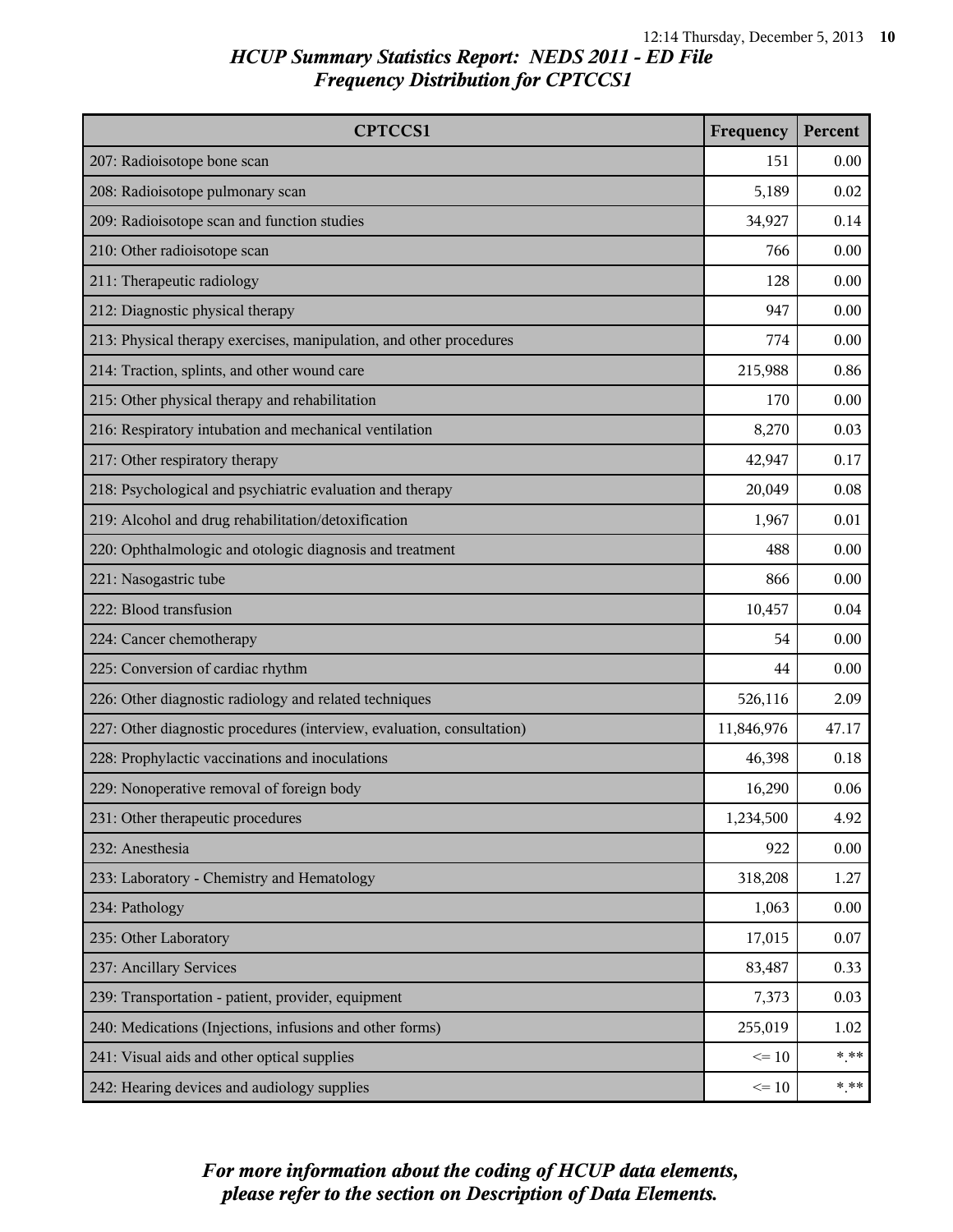| <b>CPTCCS1</b>                           | <b>Frequency Percent</b> |          |
|------------------------------------------|--------------------------|----------|
| 243: DME and supplies                    | 64.397                   | 0.26     |
| 244: Gastric bypass and volume reduction | 89                       | $0.00\,$ |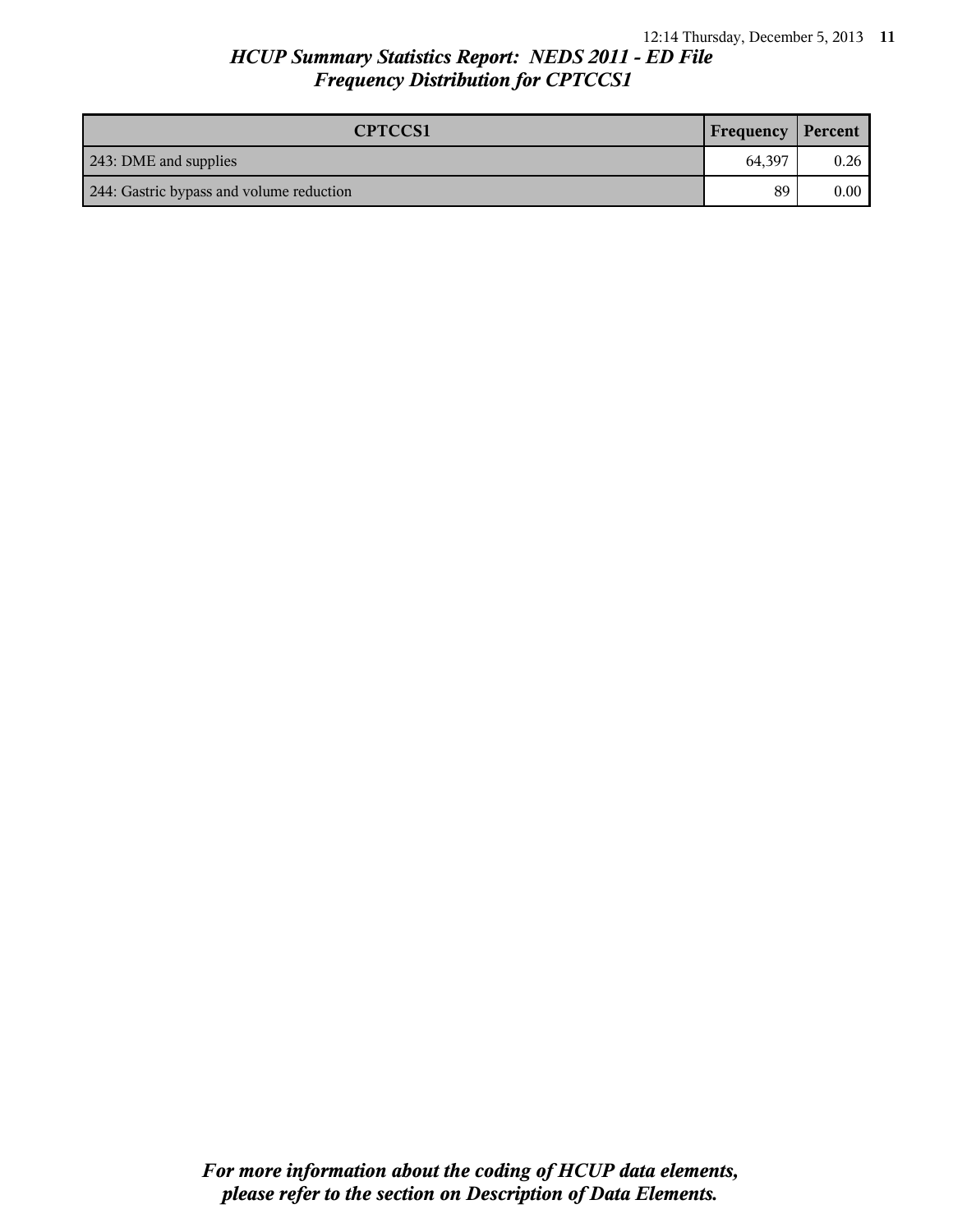| <b>NCPT</b>    | Frequency | Percent |
|----------------|-----------|---------|
|                | 3,187,331 | 12.69   |
| $\mathbf{0}$   | 4,308,662 | 17.16   |
| 1              | 4,223,461 | 16.82   |
| $\overline{2}$ | 2,924,329 | 11.64   |
| 3              | 2,041,413 | 8.13    |
| $\overline{4}$ | 1,361,673 | 5.42    |
| 5              | 946,791   | 3.77    |
| 6              | 821,303   | 3.27    |
| 7              | 639,217   | 2.55    |
| 8              | 590,221   | 2.35    |
| 9              | 562,129   | 2.24    |
| 10             | 681,406   | 2.71    |
| 11             | 458,920   | 1.83    |
| 12             | 481,285   | 1.92    |
| 13             | 319,631   | 1.27    |
| 14             | 270,222   | 1.08    |
| 15             | 223,291   | 0.89    |
| 16 or greater  | 1,072,737 | 4.27    |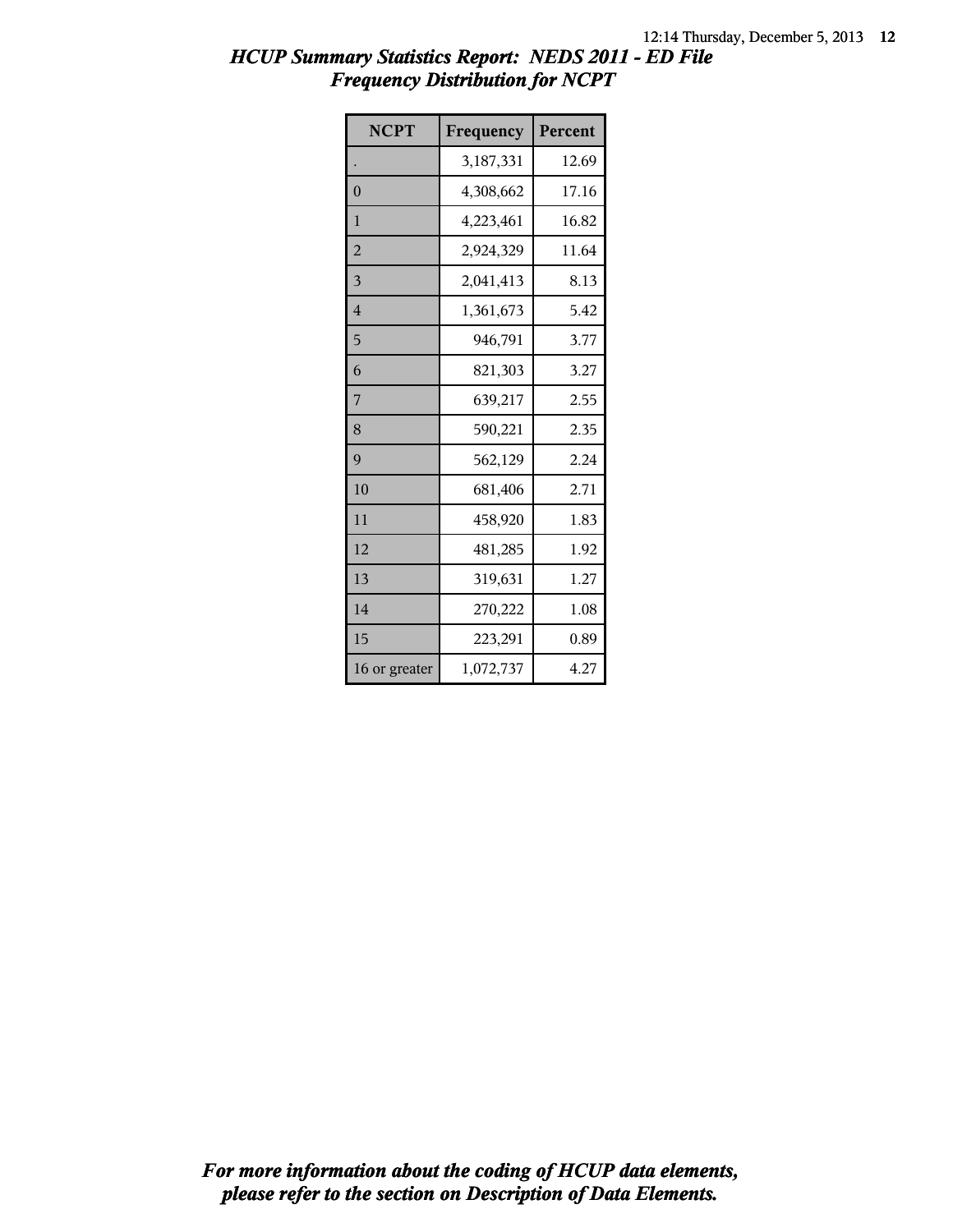| <b>NPR ED</b>  | Frequency  | Percent |
|----------------|------------|---------|
|                | 9,451,811  | 37.64   |
| $\overline{0}$ | 12,193,300 | 48.55   |
| 1              | 2,051,447  | 8.17    |
| $\overline{2}$ | 601,051    | 2.39    |
| $\overline{3}$ | 322,623    | 1.28    |
| $\overline{4}$ | 188,343    | 0.75    |
| 5              | 121,821    | 0.49    |
| 6              | 78,724     | 0.31    |
| 7              | 36,849     | 0.15    |
| 8              | 23,573     | 0.09    |
| 9              | 13,764     | 0.05    |
| 10             | 10,920     | 0.04    |
| 11             | 4,567      | 0.02    |
| 12             | 2,938      | 0.01    |
| 13             | 2,299      | 0.01    |
| 14             | 1,794      | 0.01    |
| 15             | 1,392      | 0.01    |
| 16 or greater  | 6,806      | 0.03    |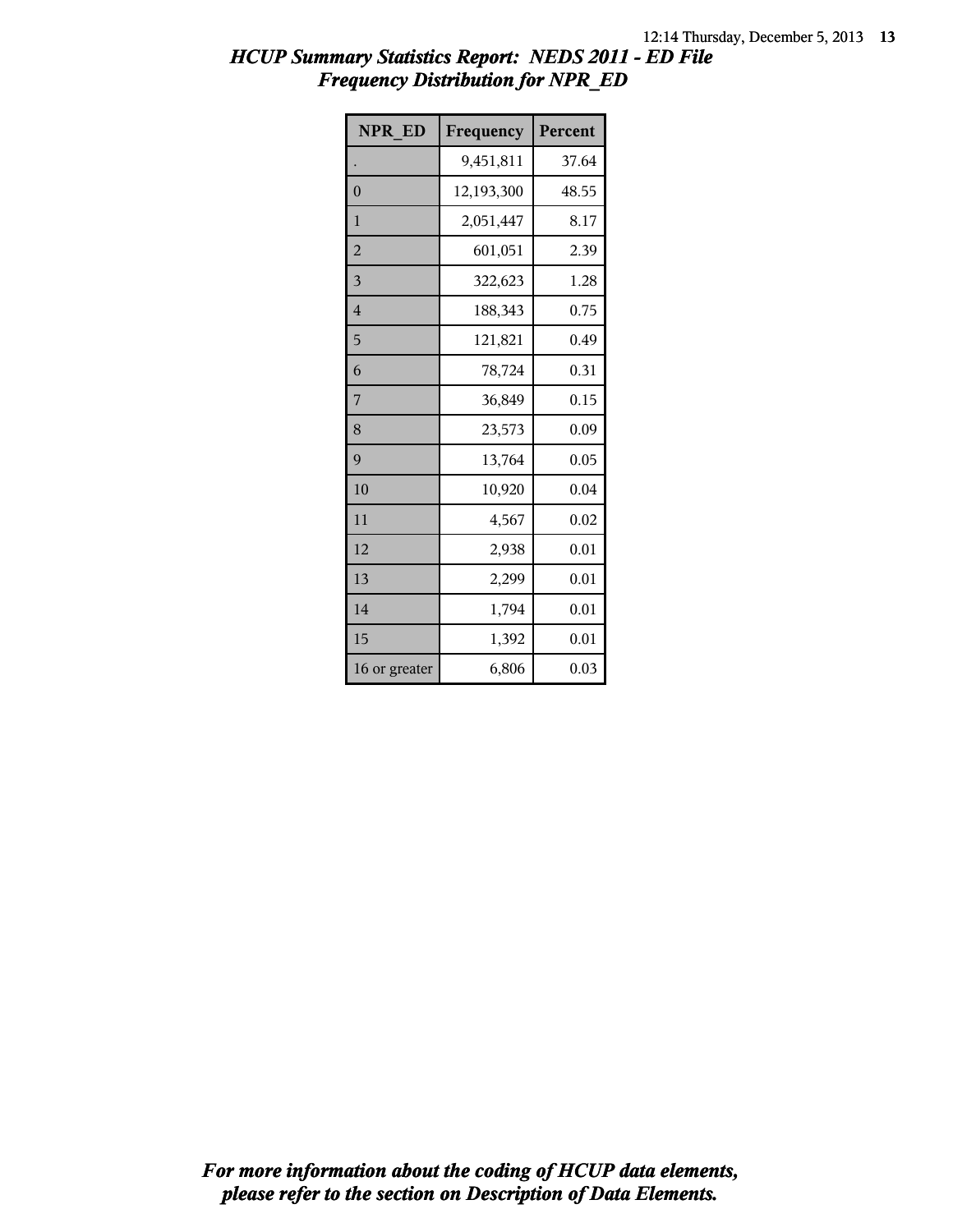| <b>PCLASS ED1</b>                                                | Frequency  | Percent |
|------------------------------------------------------------------|------------|---------|
| $\therefore$ Missing                                             | 21,650,061 | 86.21   |
| A: Invalid                                                       | 22,060     | 0.09    |
| .C: Inconsistent                                                 | 446        | 0.00    |
| 1: Minor Diagnostic - Non-operating room diagnostic procedures   | 1,287,381  | 5.13    |
| 2: Minor Therapeutic - Non-operating room therapeutic procedures | 2,025,533  | 8.07    |
| 3: Major Diagnostic - Operating room diagnostic procedures       | 2,848      | 0.01    |
| 4: Major Therapeutic - Operating room therapeutic procedures     | 125,693    | 0.50    |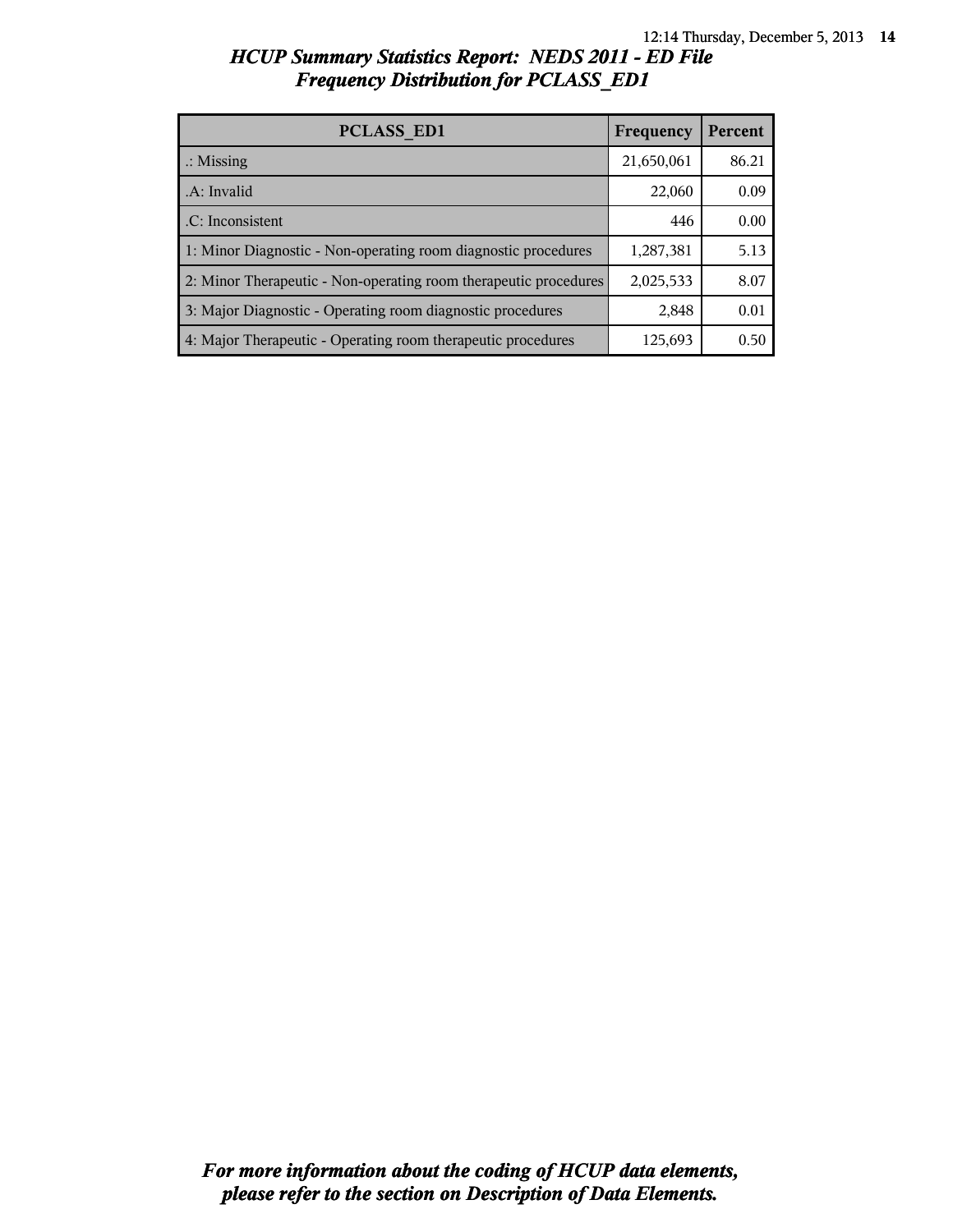| PRCCS ED1                                                                     | Frequency  | Percent |
|-------------------------------------------------------------------------------|------------|---------|
| $\therefore$ Missing                                                          | 21,650,061 | 86.21   |
| A: Invalid procedure                                                          | 22,060     | 0.09    |
| C: Inconsistent                                                               | 446        | 0.00    |
| 1: Incision and excision of CNS                                               | 461        | 0.00    |
| 2: Insertion; replacement; or removal of extracranial ventricular shunt       | 307        | 0.00    |
| 3: Laminectomy; excision intervertebral disc                                  | 1,004      | 0.00    |
| 4: Diagnostic spinal tap                                                      | 19,416     | 0.08    |
| 5: Insertion of catheter or spinal stimulator and injection into spinal canal | 672        | 0.00    |
| 6: Decompression peripheral nerve                                             | 61         | 0.00    |
| 7: Other diagnostic nervous system procedures                                 | 75         | 0.00    |
| 8: Other non-OR or closed therapeutic nervous system procedures               | 14,821     | 0.06    |
| 9: Other OR therapeutic nervous system procedures                             | 581        | 0.00    |
| 10: Thyroidectomy; partial or complete                                        | 15         | 0.00    |
| 11: Diagnostic endocrine procedures                                           | 56         | 0.00    |
| 12: Other therapeutic endocrine procedures                                    | 40         | 0.00    |
| 13: Corneal transplant                                                        | 12         | 0.00    |
| 14: Glaucoma procedures                                                       | 19         | 0.00    |
| 15: Lens and cataract procedures                                              | 178        | 0.00    |
| 16: Repair of retinal tear; detachment                                        | 219        | 0.00    |
| 17: Destruction of lesion of retina and choroid                               | 205        | 0.00    |
| 18: Diagnostic procedures on eye                                              | 252        | 0.00    |
| 19: Other therapeutic procedures on eyelids; conjunctiva; cornea              | 28,573     | 0.11    |
| 20: Other intraocular therapeutic procedures                                  | 3,263      | 0.01    |
| 21: Other extraocular muscle and orbit therapeutic procedures                 | 189        | 0.00    |
| 22: Tympanoplasty                                                             | $\leq 10$  | $***$   |
| 23: Myringotomy                                                               | 83         | 0.00    |
| 24: Mastoidectomy                                                             | $\leq 10$  | $* * *$ |
| 25: Diagnostic procedures on ear                                              | 15         | 0.00    |
| 26: Other therapeutic ear procedures                                          | 14,372     | 0.06    |
| 27: Control of epistaxis                                                      | 19,698     | 0.08    |
| 28: Plastic procedures on nose                                                | 6,073      | 0.02    |
| 29: Dental procedures                                                         | 493        | 0.00    |
| 30: Tonsillectomy and/or adenoidectomy                                        | 1,181      | 0.00    |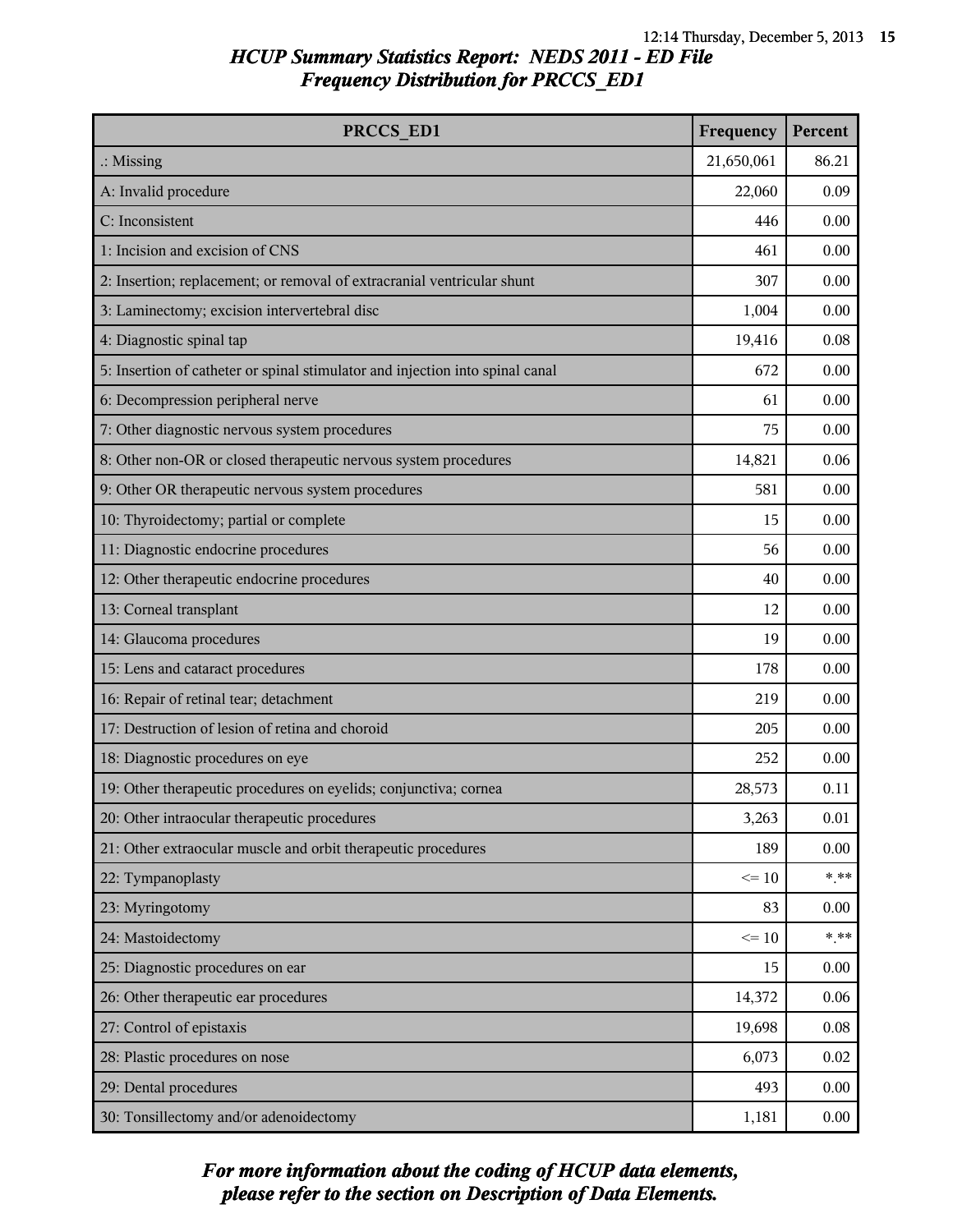| PRCCS ED1                                                                                        | Frequency | Percent |
|--------------------------------------------------------------------------------------------------|-----------|---------|
| 31: Diagnostic procedures on nose; mouth and pharynx                                             | 917       | 0.00    |
| 32: Other non-OR therapeutic procedures on nose; mouth and pharynx                               | 25,227    | 0.10    |
| 33: Other OR therapeutic procedures on nose; mouth and pharynx                                   | 4,551     | 0.02    |
| 34: Tracheostomy; temporary and permanent                                                        | 488       | 0.00    |
| 35: Tracheoscopy and laryngoscopy with biopsy                                                    | 1,087     | 0.00    |
| 36: Lobectomy or pneumonectomy                                                                   | 100       | 0.00    |
| 37: Diagnostic bronchoscopy and biopsy of bronchus                                               | 1,584     | 0.01    |
| 38: Other diagnostic procedures on lung and bronchus                                             | 26        | 0.00    |
| 39: Incision of pleura; thoracentesis; chest drainage                                            | 3,958     | 0.02    |
| 40: Other diagnostic procedures of respiratory tract and mediastinum                             | 138       | 0.00    |
| 41: Other non-OR therapeutic procedures on respiratory system                                    | 808       | 0.00    |
| 42: Other OR Rx procedures on respiratory system and mediastinum                                 | 705       | 0.00    |
| 43: Heart valve procedures                                                                       | 135       | 0.00    |
| 44: Coronary artery bypass graft (CABG)                                                          | 584       | 0.00    |
| 45: Percutaneous transluminal coronary angioplasty (PTCA)                                        | 4,938     | 0.02    |
| 47: Diagnostic cardiac catheterization; coronary arteriography                                   | 18,921    | 0.08    |
| 48: Insertion; revision; replacement; removal of cardiac pacemaker or cardioverter/defibrillator | 1,890     | 0.01    |
| 49: Other OR heart procedures                                                                    | 667       | 0.00    |
| 50: Extracorporeal circulation auxiliary to open heart procedures                                | 17        | 0.00    |
| 51: Endarterectomy; vessel of head and neck                                                      | 105       | 0.00    |
| 52: Aortic resection; replacement or anastomosis                                                 | 71        | 0.00    |
| 53: Varicose vein stripping; lower limb                                                          | 31        | 0.00    |
| 54: Other vascular catheterization; not heart                                                    | 23,104    | 0.09    |
| 55: Peripheral vascular bypass                                                                   | 87        | 0.00    |
| 56: Other vascular bypass and shunt; not heart                                                   | 28        | 0.00    |
| 57: Creation; revision and removal of arteriovenous fistula or vessel-to-vessel cannula for di a | 462       | 0.00    |
| 58: Hemodialysis                                                                                 | 7,391     | 0.03    |
| 59: Other OR procedures on vessels of head and neck                                              | 203       | 0.00    |
| 60: Embolectomy and endarterectomy of lower limbs                                                | 93        | 0.00    |
| 61: Other OR procedures on vessels other than head and neck                                      | 3,158     | 0.01    |
| 62: Other diagnostic cardiovascular procedures                                                   | 294       | 0.00    |
| 63: Other non-OR therapeutic cardiovascular procedures                                           | 1,084     | 0.00    |
| 64: Bone marrow transplant                                                                       | $\leq 10$ | $***$   |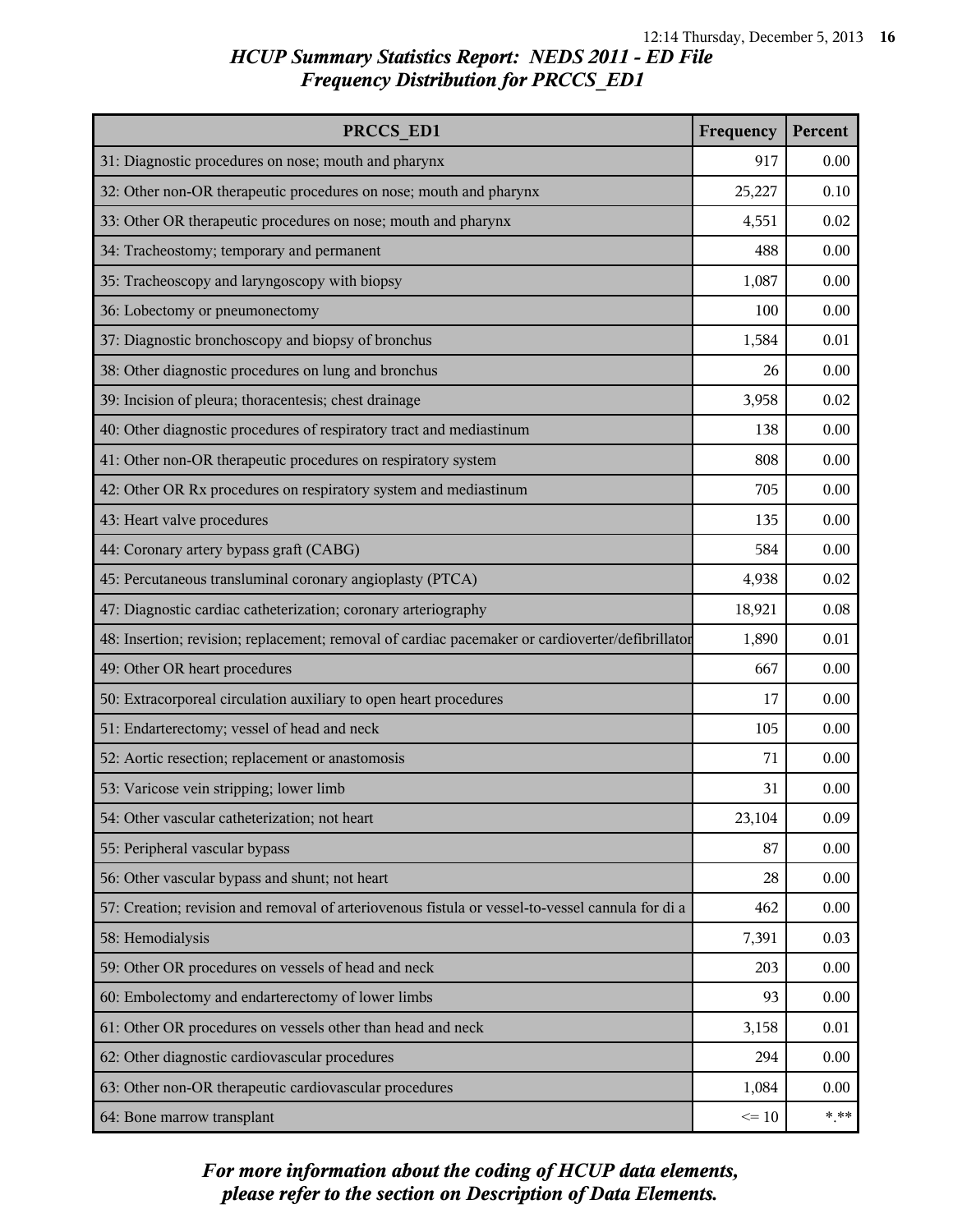| PRCCS ED1                                                     | Frequency | Percent |
|---------------------------------------------------------------|-----------|---------|
| 65: Bone marrow biopsy                                        | 269       | 0.00    |
| 66: Procedures on spleen                                      | 68        | 0.00    |
| 67: Other therapeutic procedures; hemic and lymphatic system  | 510       | 0.00    |
| 69: Esophageal dilatation                                     | 1,174     | 0.00    |
| 70: Upper gastrointestinal endoscopy; biopsy                  | 20,540    | 0.08    |
| 71: Gastrostomy; temporary and permanent                      | 1,046     | 0.00    |
| 72: Colostomy; temporary and permanent                        | 50        | 0.00    |
| 73: Ileostomy and other enterostomy                           | 89        | 0.00    |
| 74: Gastrectomy; partial and total                            | 53        | 0.00    |
| 75: Small bowel resection                                     | 524       | 0.00    |
| 76: Colonoscopy and biopsy                                    | 4,601     | 0.02    |
| 77: Proctoscopy and anorectal biopsy                          | 1,066     | 0.00    |
| 78: Colorectal resection                                      | 1,005     | 0.00    |
| 79: Local excision of large intestine lesion (not endoscopic) | $\leq 10$ | $***$   |
| 80: Appendectomy                                              | 17,552    | 0.07    |
| 81: Hemorrhoid procedures                                     | 2,152     | 0.01    |
| 82: Endoscopic retrograde cannulation of pancreas (ERCP)      | 138       | 0.00    |
| 83: Biopsy of liver                                           | 258       | 0.00    |
| 84: Cholecystectomy and common duct exploration               | 9,419     | 0.04    |
| 85: Inguinal and femoral hernia repair                        | 863       | 0.00    |
| 86: Other hernia repair                                       | 847       | 0.00    |
| 87: Laparoscopy (GI only)                                     | 356       | 0.00    |
| 88: Abdominal paracentesis                                    | 3,614     | 0.01    |
| 89: Exploratory laparotomy                                    | 126       | 0.00    |
| 90: Excision; lysis peritoneal adhesions                      | 665       | 0.00    |
| 91: Peritoneal dialysis                                       | 322       | 0.00    |
| 92: Other bowel diagnostic procedures                         | 85        | 0.00    |
| 93: Other non-OR upper GI therapeutic procedures              | 7,848     | 0.03    |
| 94: Other OR upper GI therapeutic procedures                  | 760       | 0.00    |
| 95: Other non-OR lower GI therapeutic procedures              | 3,771     | 0.02    |
| 96: Other OR lower GI therapeutic procedures                  | 4,006     | 0.02    |
| 97: Other gastrointestinal diagnostic procedures              | 167       | 0.00    |
| 98: Other non-OR gastrointestinal therapeutic procedures      | 1,840     | 0.01    |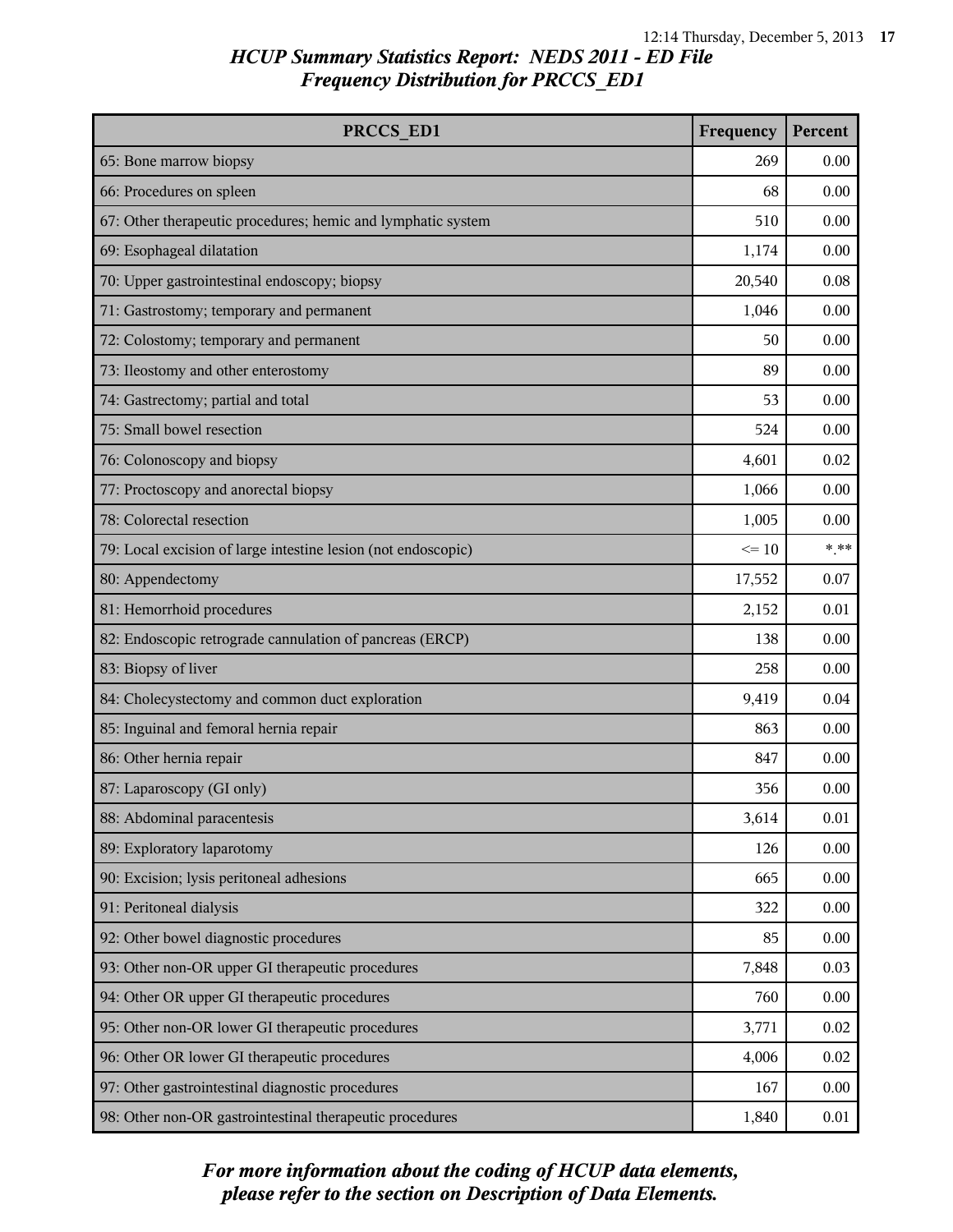| PRCCS ED1                                                                  | Frequency | Percent |
|----------------------------------------------------------------------------|-----------|---------|
| 99: Other OR gastrointestinal therapeutic procedures                       | 623       | 0.00    |
| 100: Endoscopy and endoscopic biopsy of the urinary tract                  | 576       | 0.00    |
| 101: Transurethral excision; drainage; or removal urinary obstruction      | 9,383     | 0.04    |
| 102: Ureteral catheterization                                              | 2,649     | 0.01    |
| 103: Nephrotomy and nephrostomy                                            | 260       | 0.00    |
| 104: Nephrectomy; partial or complete                                      | 22        | 0.00    |
| 105: Kidney transplant                                                     | $\leq 10$ | $***$   |
| 106: Genitourinary incontinence procedures                                 | 26        | 0.00    |
| 107: Extracorporeal lithotripsy; urinary                                   | 404       | 0.00    |
| 108: Indwelling catheter                                                   | 55,635    | 0.22    |
| 109: Procedures on the urethra                                             | 374       | 0.00    |
| 110: Other diagnostic procedures of urinary tract                          | 157       | 0.00    |
| 111: Other non-OR therapeutic procedures of urinary tract                  | 6,203     | 0.02    |
| 112: Other OR therapeutic procedures of urinary tract                      | 1,145     | 0.00    |
| 113: Transurethral resection of prostate (TURP)                            | 109       | 0.00    |
| 114: Open prostatectomy                                                    | $\leq 10$ | $***$   |
| 115: Circumcision                                                          | 72        | 0.00    |
| 116: Diagnostic procedures; male genital                                   | 59        | 0.00    |
| 117: Other non-OR therapeutic procedures; male genital                     | 1,514     | 0.01    |
| 118: Other OR therapeutic procedures; male genital                         | 1,513     | 0.01    |
| 119: Oophorectomy; unilateral and bilateral                                | 398       | 0.00    |
| 120: Other operations on ovary                                             | 519       | 0.00    |
| 121: Ligation or occlusion of fallopian tubes                              | 35        | 0.00    |
| 122: Removal of ectopic pregnancy                                          | 1,336     | 0.01    |
| 123: Other operations on fallopian tubes                                   | 161       | 0.00    |
| 124: Hysterectomy; abdominal and vaginal                                   | 145       | 0.00    |
| 125: Other excision of cervix and uterus                                   | 148       | 0.00    |
| 126: Abortion (termination of pregnancy)                                   | 30        | 0.00    |
| 127: Dilatation and curettage (D&C); aspiration after delivery or abortion | 3,740     | 0.01    |
| 128: Diagnostic dilatation and curettage (D&C)                             | 449       | 0.00    |
| 129: Repair of cystocele and rectocele; obliteration of vaginal vault      | 18        | 0.00    |
| 130: Other diagnostic procedures; female organs                            | 441       | 0.00    |
| 131: Other non-OR therapeutic procedures; female organs                    | 648       | 0.00    |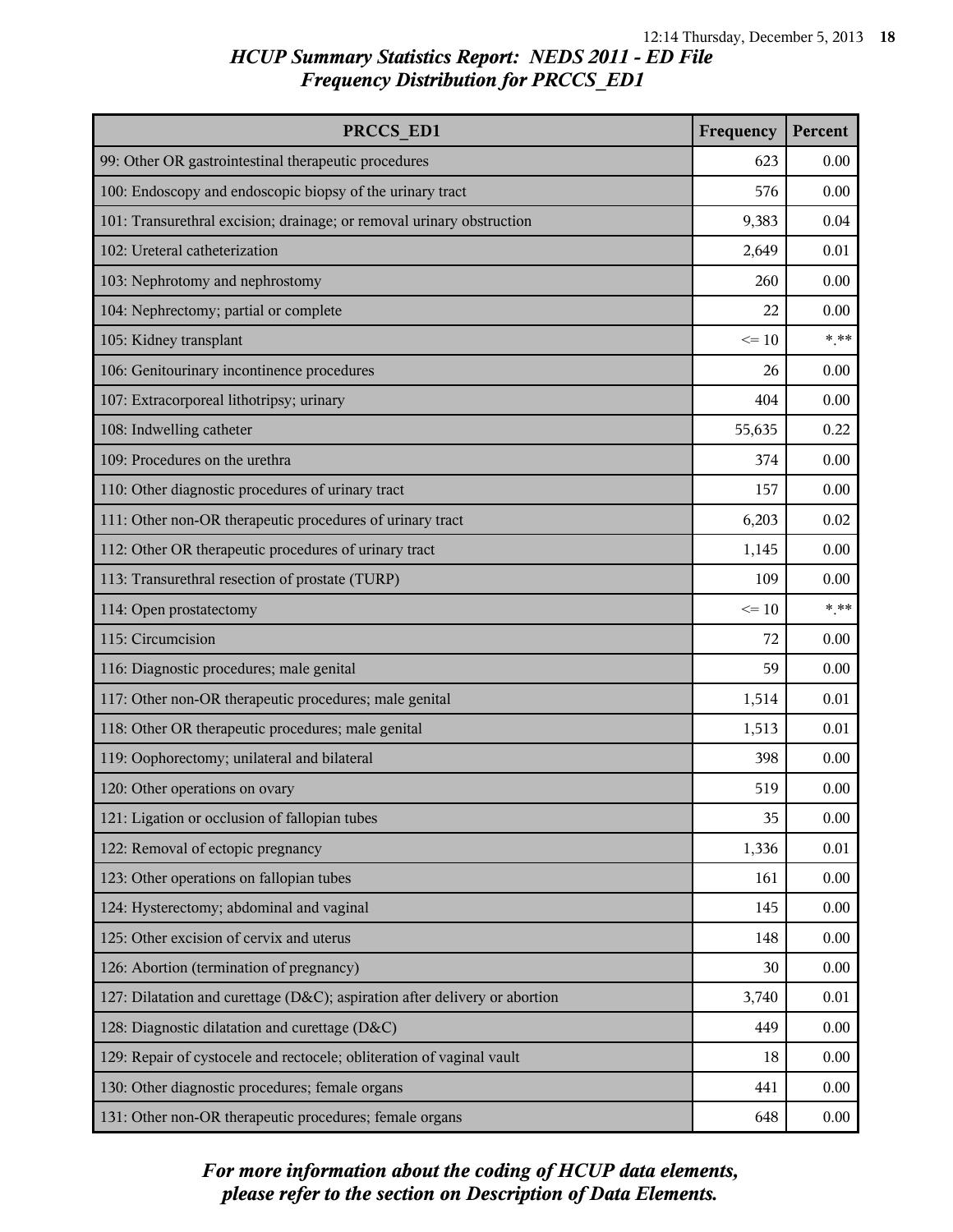| PRCCS ED1                                                                            | Frequency | Percent |
|--------------------------------------------------------------------------------------|-----------|---------|
| 132: Other OR therapeutic procedures; female organs                                  | 8,918     | 0.04    |
| 133: Episiotomy                                                                      | 21        | 0.00    |
| 134: Cesarean section                                                                | 115       | 0.00    |
| 135: Forceps; vacuum; and breech delivery                                            | 25        | 0.00    |
| 136: Artificial rupture of membranes to assist delivery                              | 51        | 0.00    |
| 137: Other procedures to assist delivery                                             | 381       | 0.00    |
| 138: Diagnostic amniocentesis                                                        | $\leq 10$ | $***$   |
| 139: Fetal monitoring                                                                | 3,820     | 0.02    |
| 140: Repair of current obstetric laceration                                          | 70        | 0.00    |
| 141: Other therapeutic obstetrical procedures                                        | 114       | 0.00    |
| 142: Partial excision bone                                                           | 511       | 0.00    |
| 143: Bunionectomy or repair of toe deformities                                       | 17        | 0.00    |
| 144: Treatment; facial fracture or dislocation                                       | 2,625     | 0.01    |
| 145: Treatment; fracture or dislocation of radius and ulna                           | 26,113    | 0.10    |
| 146: Treatment; fracture or dislocation of hip and femur                             | 6,666     | 0.03    |
| 147: Treatment; fracture or dislocation of lower extremity (other than hip or femur) | 9,815     | 0.04    |
| 148: Other fracture and dislocation procedure                                        | 29,339    | 0.12    |
| 149: Arthroscopy                                                                     | 26        | 0.00    |
| 150: Division of joint capsule; ligament or cartilage                                | $\leq 10$ | $***$   |
| 151: Excision of semilunar cartilage of knee                                         | 76        | 0.00    |
| 152: Arthroplasty knee                                                               | 119       | 0.00    |
| 153: Hip replacement; total and partial                                              | 1,403     | 0.01    |
| 154: Arthroplasty other than hip or knee                                             | 135       | 0.00    |
| 155: Arthrocentesis                                                                  | 7,532     | 0.03    |
| 156: Injections and aspirations of muscles; tendons; bursa; joints and soft tissue   | 856       | 0.00    |
| 157: Amputation of lower extremity                                                   | 1,498     | 0.01    |
| 158: Spinal fusion                                                                   | 1,549     | 0.01    |
| 159: Other diagnostic procedures on musculoskeletal system                           | 525       | 0.00    |
| 160: Other therapeutic procedures on muscles and tendons                             | 5,794     | 0.02    |
| 161: Other OR therapeutic procedures on bone                                         | 936       | 0.00    |
| 162: Other OR therapeutic procedures on joints                                       | 1,766     | 0.01    |
| 163: Other non-OR therapeutic procedures on musculoskeletal system                   | 90,283    | 0.36    |
| 164: Other OR therapeutic procedures on musculoskeletal system                       | 1,664     | 0.01    |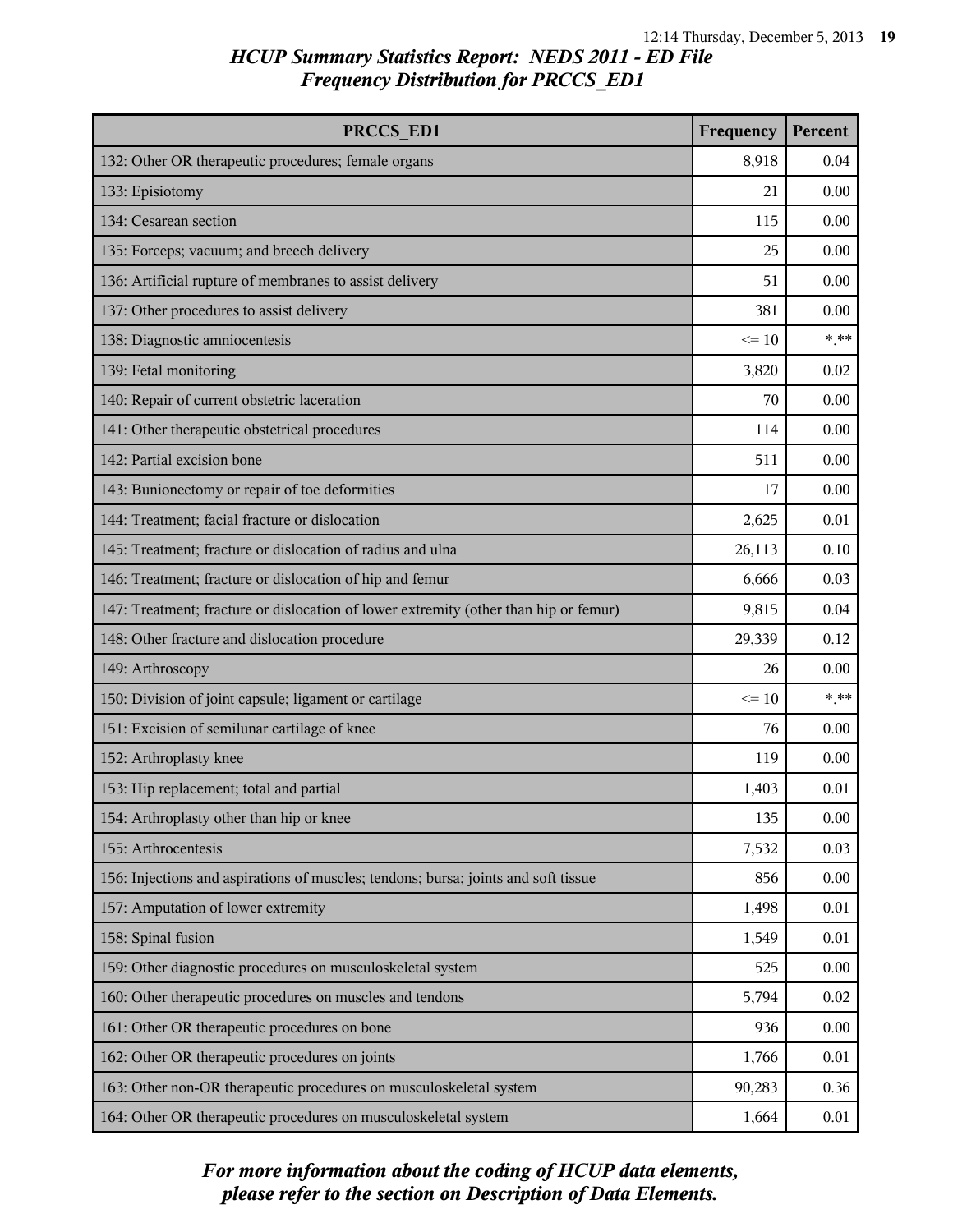| PRCCS ED1                                                         | Frequency | Percent |
|-------------------------------------------------------------------|-----------|---------|
| 165: Breast biopsy and other diagnostic procedures on breast      | 114       | 0.00    |
| 166: Lumpectomy; quadrantectomy of breast                         | 100       | 0.00    |
| 167: Mastectomy                                                   | 15        | 0.00    |
| 168: Incision and drainage; skin and subcutaneous tissue          | 155,788   | 0.62    |
| 169: Debridement of wound; infection or burn                      | 12,250    | 0.05    |
| 170: Excision of skin lesion                                      | 1,320     | 0.01    |
| 171: Suture of skin and subcutaneous tissue                       | 420,847   | 1.68    |
| 172: Skin graft                                                   | 776       | 0.00    |
| 173: Other diagnostic procedures on skin and subcutaneous tissue  | 298       | 0.00    |
| 174: Other non-OR therapeutic procedures on skin and breast       | 29,584    | 0.12    |
| 175: Other OR therapeutic procedures on skin and breast           | 7,494     | 0.03    |
| 176: Other organ transplantation                                  | 14        | 0.00    |
| 177: Computerized axial tomography (CT) scan head                 | 58,389    | 0.23    |
| 178: CT scan chest                                                | 9,985     | 0.04    |
| 179: CT scan abdomen                                              | 38,305    | 0.15    |
| 180: Other CT scan                                                | 6,837     | 0.03    |
| 181: Myelogram                                                    | 760       | 0.00    |
| 182: Mammography                                                  | 14        | 0.00    |
| 183: Routine chest X-ray                                          | 100,761   | 0.40    |
| 184: Intraoperative cholangiogram                                 | 14        | 0.00    |
| 185: Upper gastrointestinal X-ray                                 | 51        | 0.00    |
| 186: Lower gastrointestinal X-ray                                 | 16        | 0.00    |
| 187: Intravenous pyelogram                                        | 29        | 0.00    |
| 188: Cerebral arteriogram                                         | 375       | 0.00    |
| 189: Contrast aortogram                                           | 129       | 0.00    |
| 190: Contrast arteriogram of femoral and lower extremity arteries | 58        | 0.00    |
| 191: Arterio- or venogram (not heart and head)                    | 678       | 0.00    |
| 192: Diagnostic ultrasound of head and neck                       | 145       | 0.00    |
| 193: Diagnostic ultrasound of heart (echocardiogram)              | 16,662    | 0.07    |
| 194: Diagnostic ultrasound of gastrointestinal tract              | 764       | 0.00    |
| 195: Diagnostic ultrasound of urinary tract                       | 856       | 0.00    |
| 196: Diagnostic ultrasound of abdomen or retroperitoneum          | 5,366     | 0.02    |
| 197: Other diagnostic ultrasound                                  | 14,466    | 0.06    |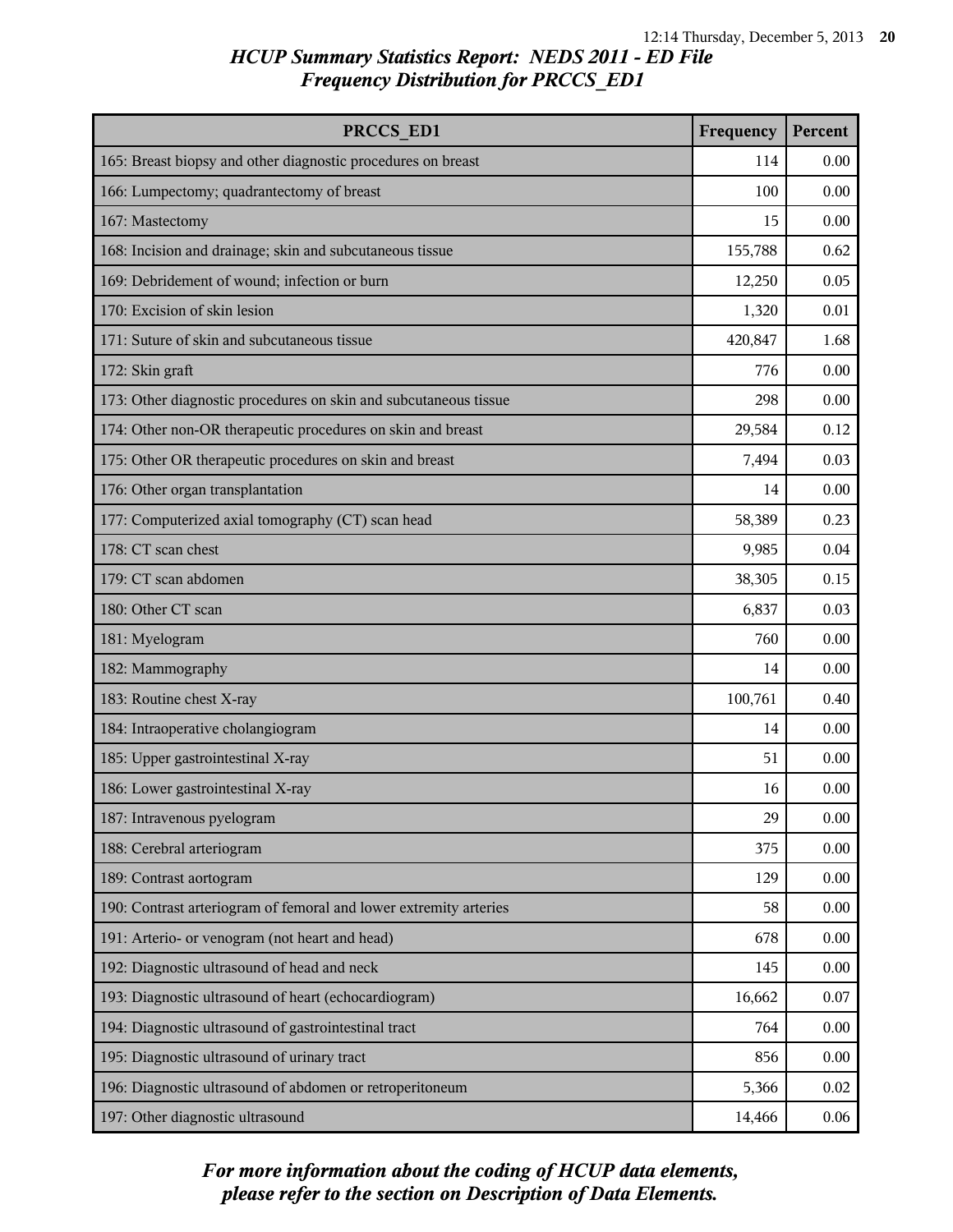| PRCCS ED1                                                              | Frequency | Percent |
|------------------------------------------------------------------------|-----------|---------|
| 198: Magnetic resonance imaging                                        | 2,416     | 0.01    |
| 199: Electroencephalogram (EEG)                                        | 504       | 0.00    |
| 200: Nonoperative urinary system measurements                          | 380       | 0.00    |
| 201: Cardiac stress tests                                              | 2,583     | 0.01    |
| 202: Electrocardiogram                                                 | 40,005    | 0.16    |
| 203: Electrographic cardiac monitoring                                 | 672       | 0.00    |
| 204: Swan-Ganz catheterization for monitoring                          | $\leq 10$ | $***$   |
| 205: Arterial blood gases                                              | 1,883     | 0.01    |
| 206: Microscopic examination (bacterial smear; culture; toxicology)    | 60,222    | 0.24    |
| 207: Radioisotope bone scan                                            | $\leq 10$ | $***$   |
| 208: Radioisotope pulmonary scan                                       | 89        | 0.00    |
| 209: Radioisotope scan and function studies                            | 1,816     | 0.01    |
| 210: Other radioisotope scan                                           | 12        | 0.00    |
| 211: Therapeutic radiology for cancer treatment                        | 392       | 0.00    |
| 212: Diagnostic physical therapy                                       | 96        | 0.00    |
| 213: Physical therapy exercises; manipulation; and other procedures    | 1,324     | 0.01    |
| 214: Traction; splints; and other wound care                           | 263,754   | 1.05    |
| 215: Other physical therapy and rehabilitation                         | 141       | 0.00    |
| 216: Respiratory intubation and mechanical ventilation                 | 19,516    | 0.08    |
| 217: Other respiratory therapy                                         | 21,070    | 0.08    |
| 218: Psychological and psychiatric evaluation and therapy              | 1,278     | 0.01    |
| 219: Alcohol and drug rehabilitation/detoxification                    | 5,920     | 0.02    |
| 220: Ophthalmologic and otologic diagnosis and treatment               | 137       | 0.00    |
| 221: Nasogastric tube                                                  | 1,999     | 0.01    |
| 222: Blood transfusion                                                 | 16,544    | 0.07    |
| 223: Enteral and parenteral nutrition                                  | 1,723     | 0.01    |
| 224: Cancer chemotherapy                                               | 34,100    | 0.14    |
| 225: Conversion of cardiac rhythm                                      | 8,101     | 0.03    |
| 226: Other diagnostic radiology and related techniques                 | 162,924   | 0.65    |
| 227: Other diagnostic procedures (interview; evaluation; consultation) | 684,251   | 2.72    |
| 228: Prophylactic vaccinations and inoculations                        | 30,114    | 0.12    |
| 229: Nonoperative removal of foreign body                              | 28,287    | 0.11    |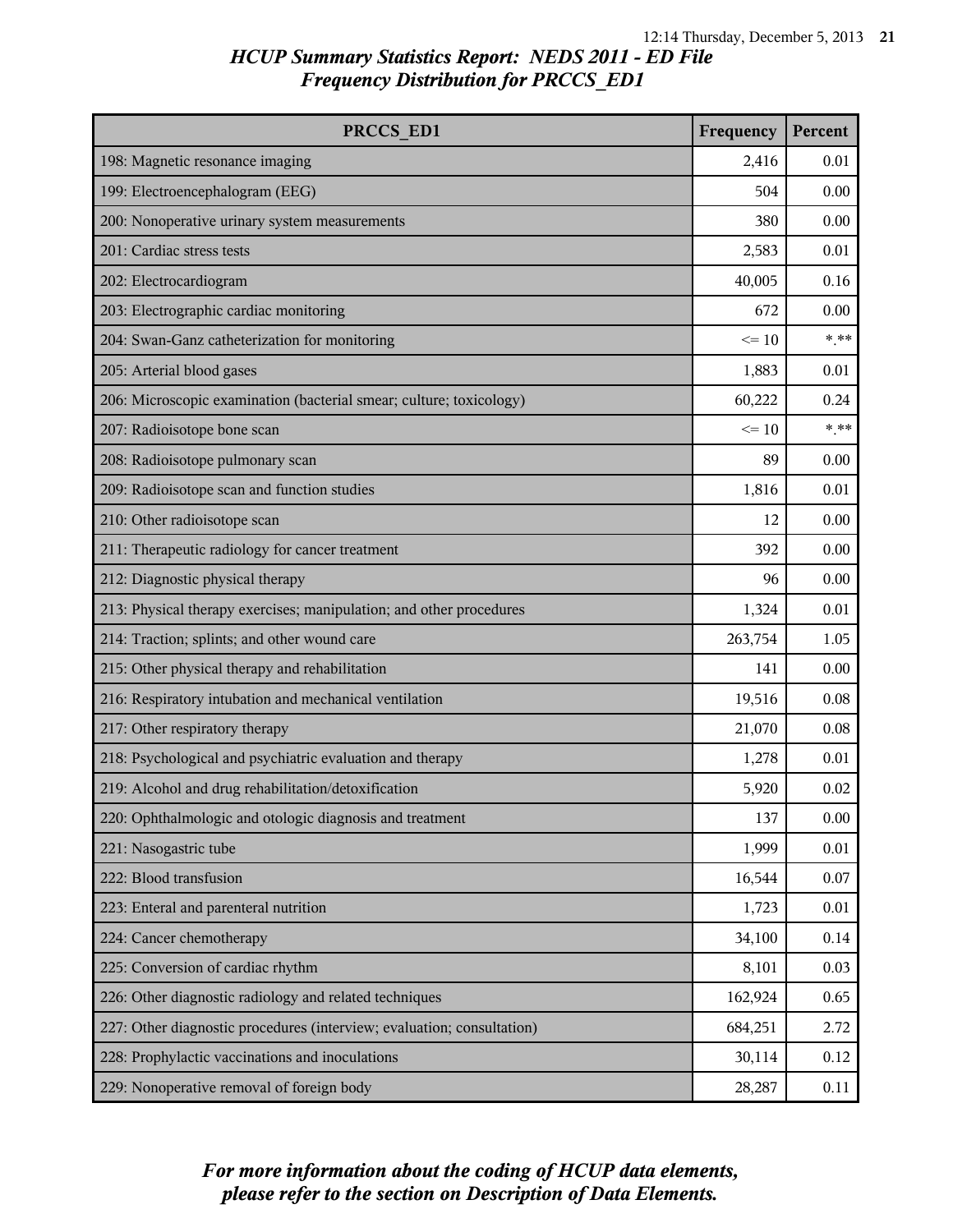| PRCCS ED1                                         | <b>Frequency Percent</b> |           |
|---------------------------------------------------|--------------------------|-----------|
| 230: Extracorporeal shock wave other than urinary | $\leq$ 10                | $* * * 1$ |
| 231: Other therapeutic procedures                 | 573.355                  | 2.28      |